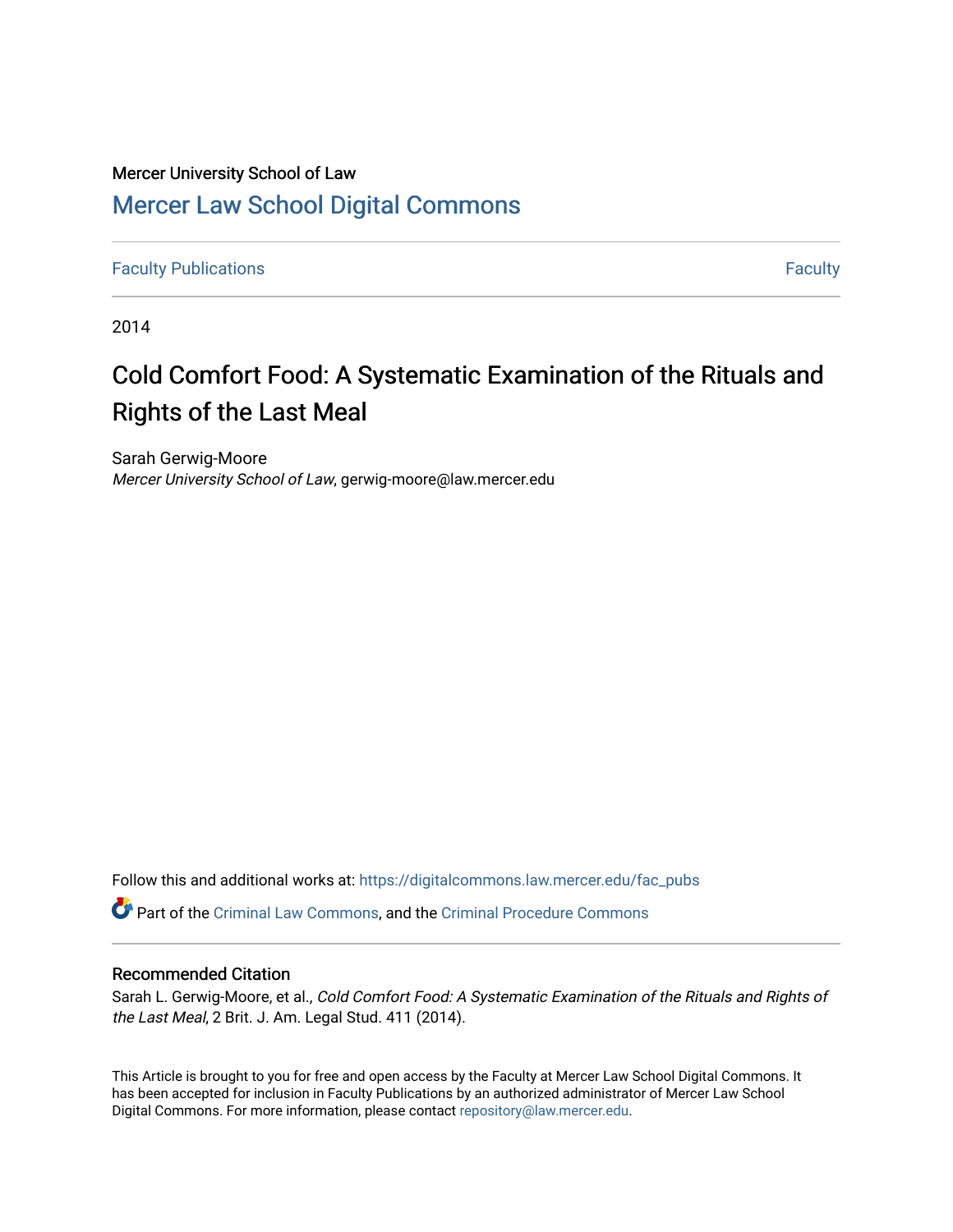# COLD (COMFORT?) FOOD: THE SIGNIFICANCE OF LAST MEAL RITUALS IN THE UNITED STATES

# SARAH L. GERWIG-MOORE<sup>1</sup>

*Merceer University School of Law* 

# ANDREW DAVIES<sup>2</sup>

## *State University of New York at Albany*

# SABRINA ATKINS<sup>3</sup>

#### *Baker, Donelson, Bearman, Caldwell & Berkowitz P. C*

### **ABSTRACT**

*Last meals are a resilient ritual accompanying executions in the United States. Yet states vary considerably in the ways they administer last meals. This paper explores the recent decision in Texas to abolish the tradition altogether. It seeks to understand, through consultation of historical and contemporary sources, what the ritual signifies. We then go on to analyze execution procedures in all 35 of the states that allowed executions in 2010, and show that last meal allowances are paradoxically at their most expansive in states traditionally associated with high rates of capital punishment (Texas now being the exception to that rule.) We conclude with a discussion of the implications of last meal policies, their connections to state cultures, and the role that the last meal ritual continues to play in contemporary execution procedures.*

<sup>&</sup>lt;sup>1</sup> Associate Professor, Mercer University School of Law.

<sup>2</sup> Director of Research, New York State Office of Indigent Legal Services & Post-doctoral Fellow, State University of New York at Albany.<br><sup>3</sup> Associate, Baker, Donelson, Bearman, Caldwell & Berkowitz P. C. We would also like

to express our deep appreciation for the able research and editorial assistances of Bethany Veasey, who gathered the lion's share of the data relied on, and Natasha Crawford, Dale Brantley, and Jessica Lee.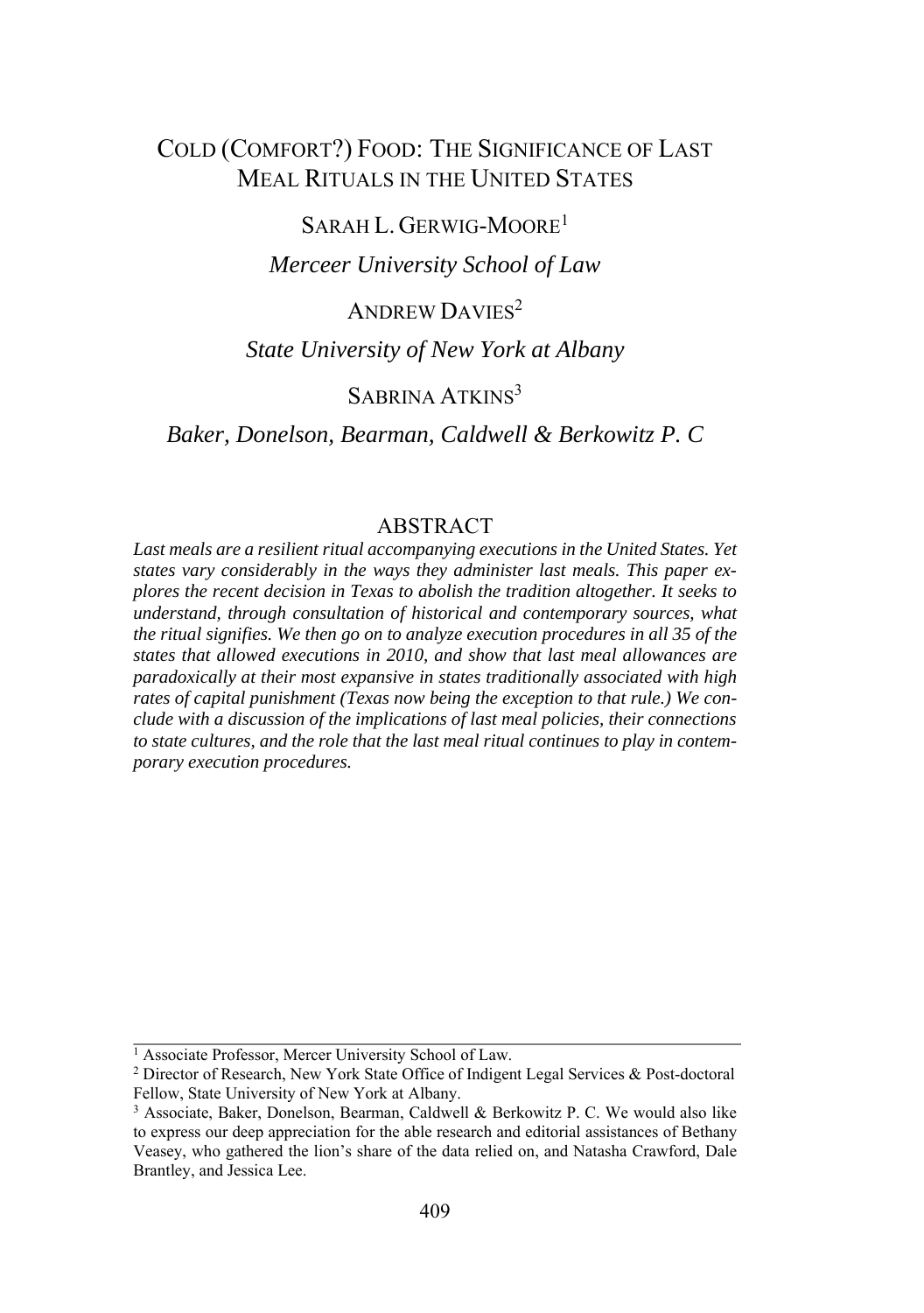# **CONTENTS**

| L       | THE CONTEMPORARY POLICY CONTEXT IN TEXAS  412                                                     |  |
|---------|---------------------------------------------------------------------------------------------------|--|
| $\Pi$ . |                                                                                                   |  |
|         | A. Origins of and Support for the Tradition of the                                                |  |
|         | B. LAST MEALS AS POLITICAL STATEMENTS: WHAT THEY MAY (AND                                         |  |
|         | C. LAST MEALS OFTEN REVEAL SOMETHING SPECIAL AND<br>TENDER ABOUT A PRISONER- OR THE ONES GUARDING |  |
|         | III. GETTING THE RITUALS RIGHT: WHY DO STATES MAKE<br>THE DECISIONS THEY DO ABOUT LAST MEALS? 422 |  |
|         | A. APPETITE SUPPRESSANTS: A DESCRIPTION OF THE RESTRICTIONS                                       |  |
|         | B. ECONOMICS, PUNITIVITY OR RITUALISM? EXPLAINING                                                 |  |
|         | i.<br>iii. Retributive Ritualism and the Use of Capital Punishment  429                           |  |
|         |                                                                                                   |  |
|         |                                                                                                   |  |
|         |                                                                                                   |  |
|         | A. DO MERCY AND CRUELTY SHARE THE SAME DINNER<br>TABLE OR IS BLIND TRADITION THE MAIN COURSE? 433 |  |
|         | i.                                                                                                |  |
|         | <b>B.</b> IF THE PHILOSOPHY IS KINDNESS, THE KEY IS                                               |  |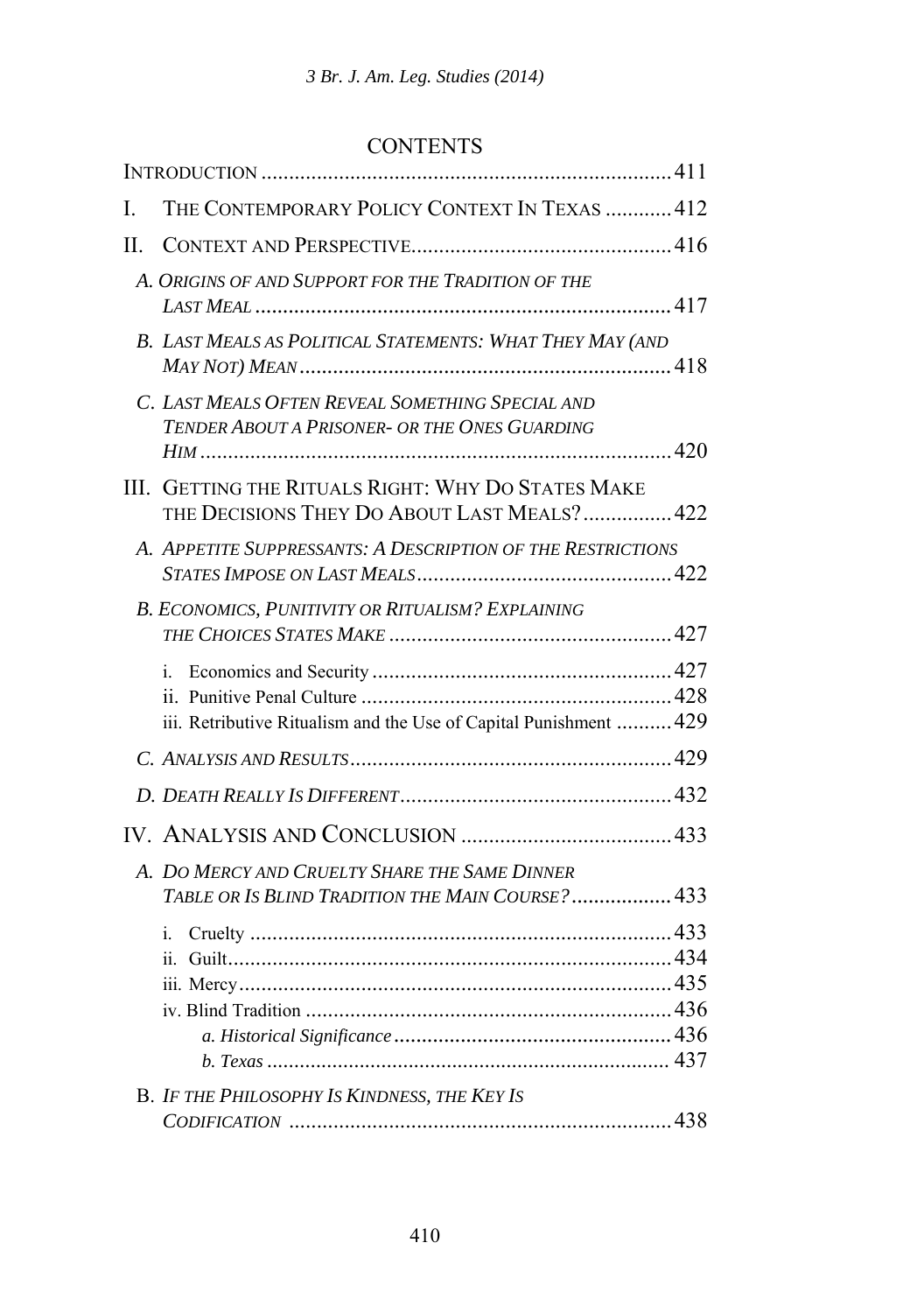#### **INTRODUCTION**

There is no shortage of controversy surrounding capital punishment in America. From innocence to lethal injection, from remorse to retribution, the issue is as complex and painful as any modern policy issue can be. About the same time that Troy Davis – a man whose innocence was proclaimed by supporters from his trial witnesses to the Dalai Lama – was executed in Georgia in the fall of 2011, the execution of a Texas man convicted of a brutal hate crime sparked its own brand of controversy. Lawrence Russell Brewer's case, however, seems to have gained notoriety more because of the change in Texas policy it provoked than because of Brewer's crime or eventual punishment.

Brewer had been convicted in the late 1990's and sentenced to die by lethal injection for dragging James Byrd, 49, to his death in Jasper, Texas.4 With his execution looming, Brewer requested a final meal of two chicken fried steaks, a triple meat bacon cheeseburger, a cheese omelet, fried okra, fajitas, a pint of ice cream, a pound of barbecue with white bread, a pizza, and three root beers.<sup>5</sup> With an extravagant meal in front of him (although it is not clear that he was served his entire request), Brewer didn't eat a bite. When Texas State Democratic Senator John Whitmire learned of the request (and Brewer's failure to eat his final meal), he wrote a letter to the Texas Criminal Justice Division requesting that it immediately end the last meal practice and warning that if it did not, he would introduce legislation to end the practice in the next session. "It is extremely inappropriate," Whitmire wrote, "to give a person sentenced to death such a privilege."<sup>6</sup>

In this article we review the meaning and substance of the last meal ritual through a consideration of legal and empirical evidence. In Section I we raise the question of what Texas 'lost' when it discarded the last meal tradition. We examine the manner in which the decision was taken, the process used, and the reasons given by those involved. We end with a consideration of the possible impact on those most directly affected – condemned inmates and their jailers.

In Section II we review evidence on the cultural roles that last meals play, and have played, in execution rituals. A brief historical review reveals many forms last meals have taken, and their remarkable endurance through different epochs. Next, we review the use of last meals as a means of sending a political message – both by condemned inmates and other commentators. Last, we consider the rarefied interactions that the occasions of last meals produce between condemned inmates and their jailors – from the somber to the light-hearted, the disengaged to the compassionate.

In Section III we examine the different rules that exist in states regulating the content of last meals. We review the details of these policies, and then divide states into groups based on whether they permit greater or lesser choice among inmates

<sup>4</sup> *See* 3 Whites Indicted in Dragging Death of Black Man in Texas, CNN.COM (July 6, 1998 11:07 pm), http://edition.cnn.com/US/9807/06/dragging.death.02/

<sup>5</sup> *See* TEXAS ENDS 'LAST MEALS' FOR DEATH ROW INMATES, LA TIMEs Blog (Sept. 23, 2011, 2:03 pm), http://latimesblogs.latimes.com/nationnow/2011/09/texas-ends-death-rowinmates-final-meals.html.

<sup>6</sup> *See* Manny Fernandez, *Texas Death Row Kitchen Cooks Its 'Last Meal',* N.Y. TIMES, Sept. 23, 1991, at A17, *available at* http://www.nytimes.com/2011/09/23/us/texas-death-rowkitchen-cooks-its-last-last-meal.html? r=0.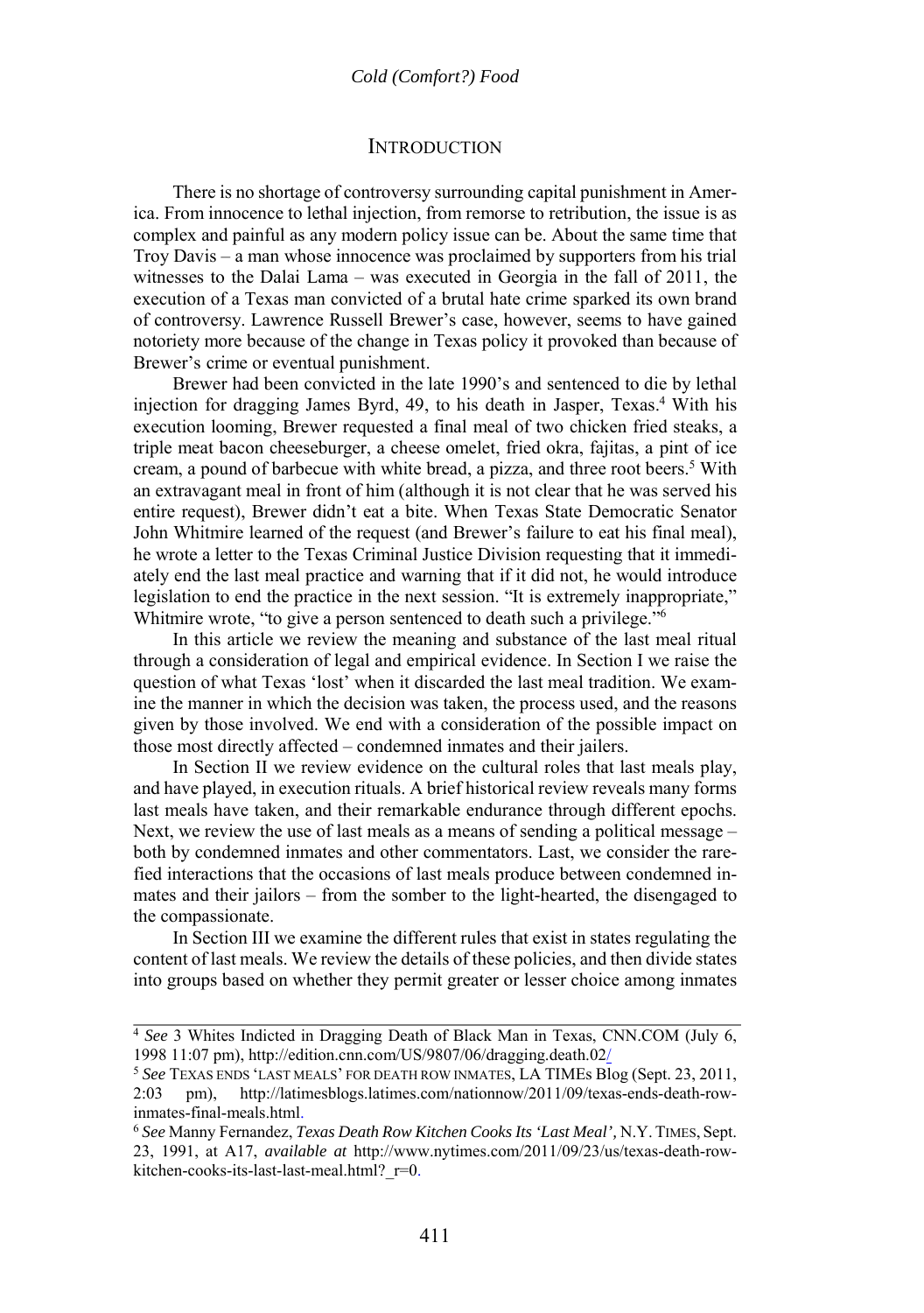in what they might request for their final meal. We then use some statistical comparisons to show that states which execute the most people are also those with the fewest restrictions on what might be provided in a last meal. Further, our findings also suggest a strong relationship between fundamentalist Protestant religious populations in states and their willingness to honor elaborate meal requests. We suggest some possible interpretations of these findings, which suggest that those with the strongest attachment to the death penalty may also be those most invested in the panoply of ritual which surrounds executions themselves.

In Section IV we elucidate four major themes present throughout contemporary discussions of the last meal: that it is cruel, that it is offered out of guilt, that it is a gesture of mercy, and that it is a vestige of a bygone era. Our discussion suggests these descriptions may all be fair at times, but that above all the ritual itself has the intrinsic property of recognizing the humanity, if not the dignity, of the condemned inmate, and that as such it should be protected through statutory codification.

#### I. THE CONTEMPORARY POLICY CONTEXT IN TEXAS

The really surprising thing about the abolition of the last meal privilege in Texas is how easy it was. It took only one individual – Texas State Senator John Whitmire, representative for parts of the city of Houston and Harris County, and Chair of Texas' Senate Criminal Justice Committee – to write to the Texas Department of Criminal Justice (TDCJ) to express his moral outrage at Lawrence Brewer's last meal.<sup>7</sup> "He never gave his victim an opportunity for a last meal," Senator Whitmire explained, "It's wrong to treat a vicious murderer in this fashion. Let him eat the same meal on the chow line as the others."8 TDCJ Executive Director Brad Livingston agreed and the matter was settled.

Casually breaking with a Texas tradition that extended back 87 years, the Criminal Justice Division immediately and summarily ended its practice of offering Texas death row prisoners the opportunity to request a special last meal.9 Prisoners scheduled to be executed are now served the same meal offered to all other prisoners.

With a history that goes back centuries, how could a single state legislator successfully demand the end of this tradition? What does a final meal ritual reveal about the larger, legal processes implicated by the death penalty, and what insight might it offer into the personal relationships between the prisoners and those who guard them? Is there something about a sentence of death that calls for ritual courtesies, or are such courtesies weak and meaningless in the face of an execution?

Regrettably, Livingston's deliberative process is not yet a matter of public record. It is not difficult to imagine how it would have proceeded in an ideal world, however. Livingston's decision ought to have required him to answer at least three fundamental questions. First, what is being abolished? The last meal is a complex and long-lived ritual and one should know what is being given up in advance of

<sup>7</sup> *See* TEXAS ENDS 'LAST MEALS' FOR DEATH ROW INMATES, *supra* note 5. 8 *See* Manny Fernandez, *supra* note 6. 9 See Allan Turner, Last-Meal Requests off Death Row Menu, mySA Blog (Sept. 23, 2011, 1:36 am),

http://www.mysanantonio.com/news/local\_news/article/Last-meal-tradition-for-deathrow-inmates-2184368.php.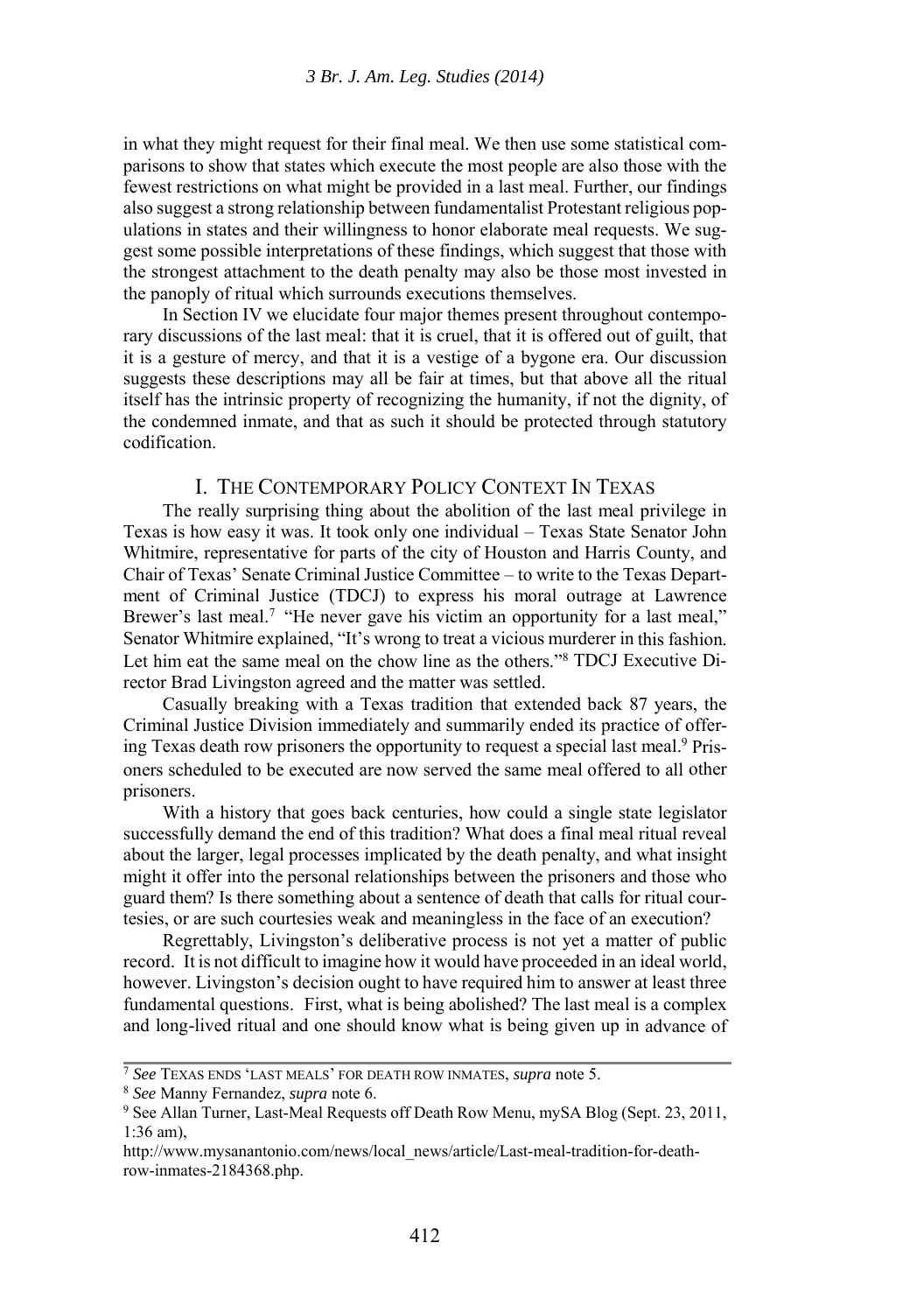any decision. Second, how can it be abolished? Policy changes can happen in many ways. One should at least know the options. Third, what does it mean to abolish it? Policy-makers regularly reflect on the wisdom of basing their decisions on evidence. It would clearly be desirable to know the consequences of a decision before it is made. Much less than the questions of high principle that the abolition of the last meal invoke, the need to address at least these basic issues may be presumed to be broadly accepted by all involved in the debate.

First, the last meal is a ritual stretching back across centuries of United States history and before. Its resilience is due perhaps to the fact that the execution, unlike the death penalty, is not usually a matter of extensive debate. The execution is an administrative matter. It is the process by which a living person is put to their death. It is governed by "execution protocols" which describe the procedure to varying degrees of exhaustion, including the precise combinations of lethal chemicals, their manner of application, and the determination of the fact of death. They lay out the chain of events that will accompany the administration of the lethal dose including the visit by the family, the proffering of spiritual counsel, and, of course, the last meal.

Although mundane and prosaic, these documents represent the accumulated experience and tradition of centuries of execution practice in the United States. Adapted as they are for modern purposes, they nevertheless bear the hallmarks of the history of the manner and means of inflicting capital punishment in America. They are cold, but they reveal the fundamental elements of the American execution. Amid tight security, the condemned meet family, eat their final meal and go to their swift and certain deaths with spiritual and legal counsel at their side until almost the final moments.

There has long been interest in the tradition of the prisoner's last meal. Some of the interest has been historical and academic, while some has been more sensational and voyeuristic. Swedish filmmakers Mats Bigert and Lars Bergström's project, *Last Supper*, carefully traces the origins of offering a ceremonial final meal to prisoners set to die.10 The blog "Dead Man Eating" includes an archived list that dates back to early 2002, focused on what prisoners nationwide request to eat before their sentence is carried out.<sup>11</sup> Former Texas jailhouse cook Brian Price's book, *Meals to Die For*, includes descriptions of over 200 meals he has prepared for condemned inmates awaiting their execution.<sup>12</sup> Notably, Price has offered to cook all Texas inmates' last meals for free. As he explained in an interview with CNN reporters, "We should not get rid of the last meal…. Justice is going to be served when this person is executed, but can we not show our softer side? Our

<sup>10</sup> Bigert & Bergström (Producers), 2005. *The Last Supper* [Documentary] Stockholm, Sweden: Studio Bigert & Bergström.<br><sup>11</sup> See generally http://deadmaneating.blogspot.com.

<sup>&</sup>lt;sup>12</sup> BRIAN D. PRICE, MEALS TO DIE FOR (2005).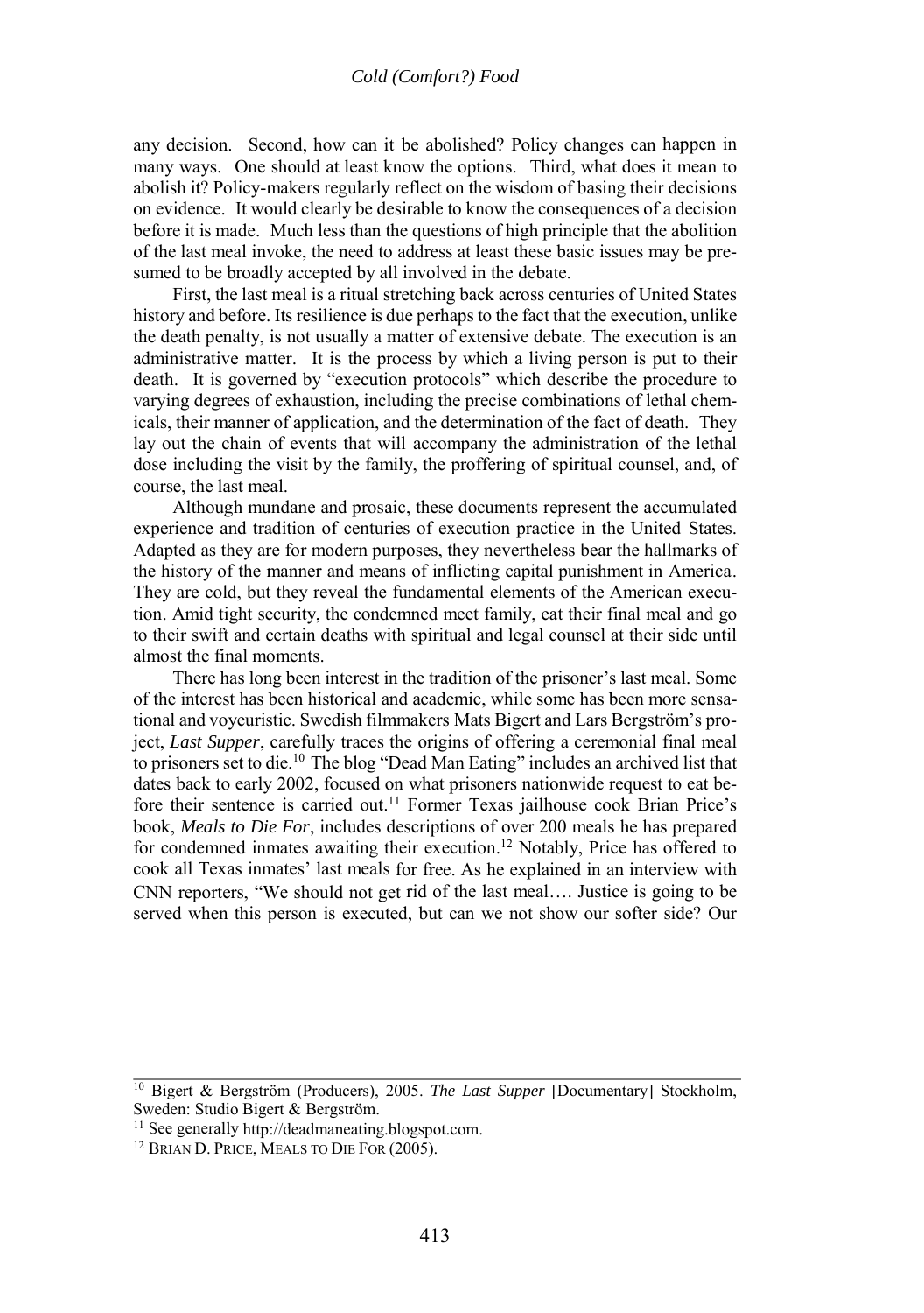compassionate side?"13 However, Texas Department of Criminal Justice spokesperson Michelle Lyons told the Los Angeles Times that Price's offer is "kind," but "it's not the cost, but rather than concept we're moving away from."<sup>14</sup>

It becomes clear, then, that the American way of execution is ridden not only with legal technicalities but also with ceremonies and rituals which are vestigial representations of a process that was once transected with spiritual concerns. Execution customs – even, arguably, the presence of defense counsel, to whom one can after all confess with impunity – represent the vanishing traces of a once vibrant spiritual culture associated with death and execution.

Today's last meals may seem a poor relation to those ornate and carefully considered rituals of the past, but parallels remain. Louisiana State Prison Warden Burl Cain reports that he has shared in the last meals of several of the inmates put to death under his jurisdiction and that he tries to keep the mood of the occasion 'upbeat.'15 Robert Johnson, a sociologist who has studied the men who work on death row directly, describes the meal as a focal point that guards will use to distract the condemned from their fate.16 The last meal continues to serve as a place to manage the condemned and broker their co-operation in the execution process. But in the midst of the tight security of death row, they certainly are not operationally required.

The abolition of the last meal in Texas demonstrates a feeling that the state has no understanding of (or at least respect for) the last meal's ostensible meaning and functions. What those meanings and functions are, and what it means to be a society that no longer has use for them, are the questions that every decision-maker in Livingston's position must contemplate.

Second, the decision to abolish the last meal, if it is to be made, falls generally under the auspices of the bureaucrats and professionals responsible for the execution protocol itself. As Livingston was reminded by Senator Whitmire, however, those bureaucrats may not themselves be able to operate in a political vacuum. Whitmire has presided over criminal justice for the Texas State Senate for some years, and has clashed with TDCJ on numerous occasions. In 2006 Whitmire received a direct, personal threat from a death row inmate who had successfully obtained a cell phone, after which contraband became his signature issue.<sup>17</sup> TDCJ went on to be humiliated by a series of revelations about the ease of transporting goods in and out of its prisons.18 Such is Whitmire's lack of regard for TDCJ that

 $13$  See Lateef Mungin, Former death row chef offers to cook free meals for the condemned, CNN JUSTICE, Oct. 2, 2011, at http://www.cnn.com/2011/10/02/justice/texas-lastmeal/index.html.

<sup>14</sup> See Mark Memmott, Texas Turns Down Cook's Offer of Free 'Last Meals', NPR.com (Sept. 27, 2011), http://www.npr.org/blogs/thetwo-way/2011/09/27/140838771/texasturns-down-cooks-offer-of-free-last-meals.

<sup>15</sup> Warden Describes Inmates' Last Hours, ABCNEWS.COM (May 4), http://abcnews.go.com/2020/story?id=124095&page=1.

<sup>&</sup>lt;sup>16</sup> Robert Johnson, *Death Work: A Study of the Modern Execution Process* (1998).<br><sup>17</sup> Death Row Killer Threatens Texas Senator Via Cellphone, USA Today (Oct. 21, 2008,

<sup>9:06</sup>am), http://usatoday30.usatoday.com/news/nation/2008-10-21-inmate-senatorthreats\_N.htm.

<sup>&</sup>lt;sup>18</sup> Texas Prisons Can't Stop Cell Phones at Cell Walls, CBS DFW. (Jun. 13, 2011, 9:20pm), http://dfw.cbslocal.com/2011/06/13/texas- prisons-can't -stop-cell-phones-from-reaching-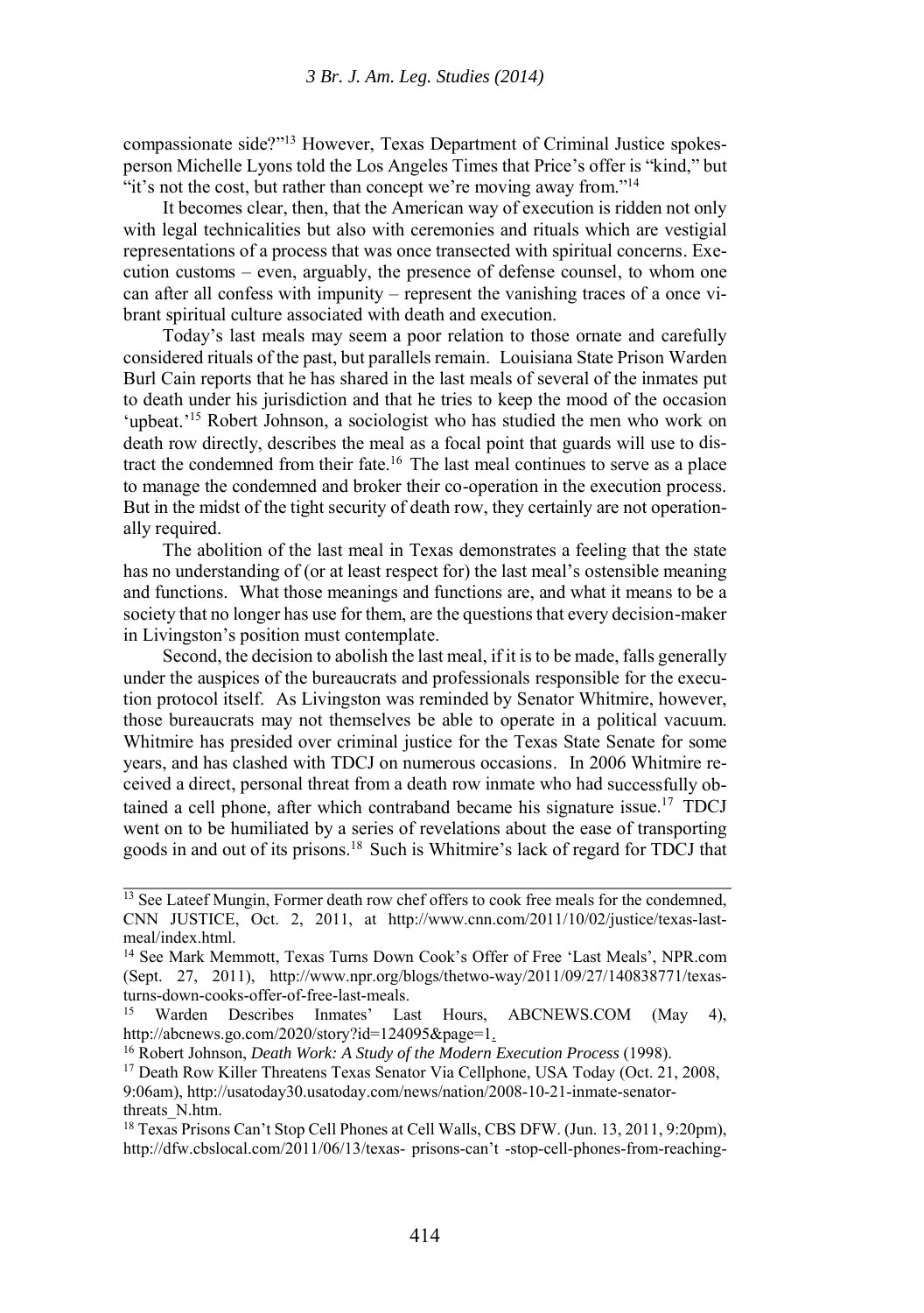he has called repeatedly for the entire department to be moved from its present location in Huntsville – also the location of Texas' death row – to the state capital, Austin.

Livingston's decision to abolish the last meal was made necessary, in effect, by the combination of the actions of Senator Whitmire, on the one hand, and Lawrence Brewer on the other. On Sept 22, 2011, Whitmire wrote directly to Brewer that "I have yielded to TDCJ judgment in the past, but now enough is enough."19 The practice should be discontinued immediately, he went on, "or I am prepared to do so by statute next session." Meanwhile, Brewer's ordering and subsequent rejection of a vast feast prior to his execution made a mockery of any symbolic value the last meal might be said to hold. In the circumstances, it is hard to imagine any other response option by Livingston. Was he to side with the unrepentant racist who was laughing in his face, or with the politician with the mandate – and apparently the intention – to implement popular will? Amid this rattling of sabres, Livingston's decision cannot have been difficult. Given the obvious constraints on Livingston's actions, the question here is whether states wish to construct execution protocols which are based on the judgments of professionals acting freely to facilitate the operation of their units, or to arrive at them at the conclusion of a morality play.

Third, the consequences of the abolition of the last meal will be felt most keenly not by those debating it so hotly but rather by those implicated directly in the process of the execution itself. For all their antiseptic bureaucracy, executions remain somber moments in prisons. Condemned prisoners now average over twelve years between sentencing and execution nationwide. In that time they may come to be known, and often liked, in the prisons which are their homes. Executions and the protocols by which they are carried out are most binding, and most onerous, on the condemned and those who must supervise and care for him in his final hours.

Executions are conducted in a secret world inhabited by a select few people and the research on what the last meal means to them has yet to be done. Certainly, all is not well in that world. Robert Johnson reports that the mood prior to an execution, particularly of the condemned, is one of despondency and fear, notwithstanding the apparent best efforts of professionals such as Warden Cain. The final meal is far from the idealized moment of sharing or forgiveness that ancient customs may have signified. But for those present – staff and condemned alike – it may still be some kind of fitting but hollow consolation. It is hard to imagine why else Brian Price, the erstwhile chef for Texas' death row, offered in the wake of the abolition to continue to cook final meals at his own expense. TDCJ's response to Price, that it was "not the cost but rather the concept that we're moving away from," indicates that the types of consequences it contemplated in making its decision may not have had anything to do with the concerns of the people involved in the execution process.<sup>20</sup> If true, then this might be regrettable – not because

cell-walls: "In 2010 791 cell phones were taken away from Texas prisoners. From January through May of this year about 316 phones have been confiscated."

<sup>19</sup> Letter from Sen. John Whitmire to Brad Livingston (Sept. 22, 2011), *Texas Letter on Prisoner Meals*, *available at* http://www.scribd.com/doc/65940295/Texas-letter-onprisoner-meals (last visited Aug. 6, 2014).

<sup>20</sup> See Mark Memmott, *Texas Turns*, *supra* note 14.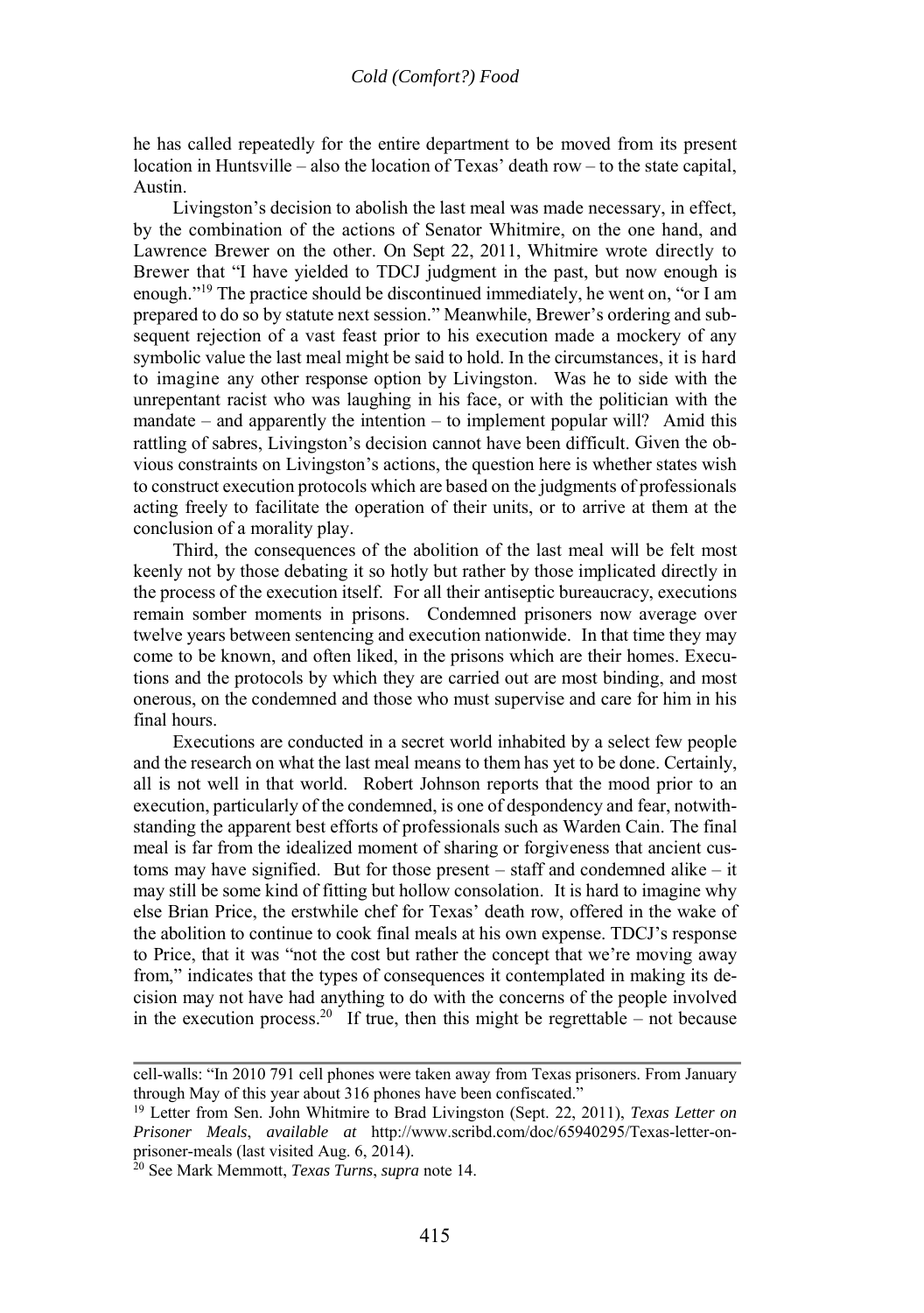Price's concerns should outweigh anyone else's, but because it might indicate that TDCJ has made the mistake of considering this reform in a vacuum. If there is anything that should be remembered about the last meal it is that it is a story about history, culture, politics and people. Whether Livingston was right or wrong, the question of whether he could or should have made a different decision is not just a matter of "concept," but of judging whether an act committed at a moment of high passion, ending old traditions, and changing the last moments of the hundreds who remain on death row as well as the professional lives of those charged with caring for them, was taken with due diligence.

#### II. CONTEXT AND PERSPECTIVE

Because of the religious, historical, and cultural complexity of the last meal before execution, it is not surprising that a good deal has been written about it in scholarly articles, cinema, popular and social media. One of the most comprehensive of these academic approaches to the subject was written by Linda Meyer. Discussed together with the examination of prisoners' last words, the author describes last meals and last words as a final attempt to be human and to prevent the capital punishment process from becoming an extermination.<sup>21</sup> Yet, the rituals introduce an element of the unpredictable and unmanaged and human. Even in this atmosphere of near total control, the process of execution requires these last remnants of the human."22 Indeed, this piece, among others, helps explore the most pressing questions about the last meal – regardless of its abolition or the procedures for providing it: whether it humanizes a barbaric process or whether it adds to the macabre traditions surrounding execution.<sup>23</sup>

When my co-authors and I first became interested in this project, we were first struck by the broad, pop-culture interest in the last meal. A prisoner's last meal is almost always described in news stories about an execution. But little did we know then about projects such as the "Last Meals Project" created by Jonathon Kambouris. It focuses on the last meals of some of the most notorious prisoners, including Ted Bundy and Timothy McVeigh, and it includes (reproduced) photographs of the meals the prisoners requested. Those meal requests ranged from a bag of assorted Jolly Ranchers to a request for justice, equality, and world peace. It has had thousands of visitors since its inception.<sup>24</sup>

<sup>21</sup> Linda Ross Meyer*, The Meaning of Death: Last Words, Last Meals,* 2 (2008) (available at http://papers.ssrn.com/sol3/papers.cfm?abstract\_id=1480686,last visited Aug. 6, 2014).<br><sup>22</sup> *Id.* at 2.<br><sup>23</sup> *Id.* at 3.<br><sup>24</sup> Even beyond the context of actual executions, considering a last meal has become a sort

of get-to-know you game. A few years ago, an article ran in Time Magazine relaying the questions asked by Melanie Dunea, in her book called "My Last Supper." Dunea asked celebrities what they would order for their last meal. The project drew responses from Gordon Ramsay, Mario Batali and Jacques Pépin who claimed they would choose: a classic roast beef dinner; a ten course meal including molto dishes of pasta, seafood and vegetables both raw and cooked; and a hot dog. Joel Stein, You Eat What You Are, TIME, Oct. 2007, at 51 (citing, MELANIE DUNEA, MY LAST SUPPER: 50 GREAT CHEFS AND THEIR FINAL MEALS (2007)).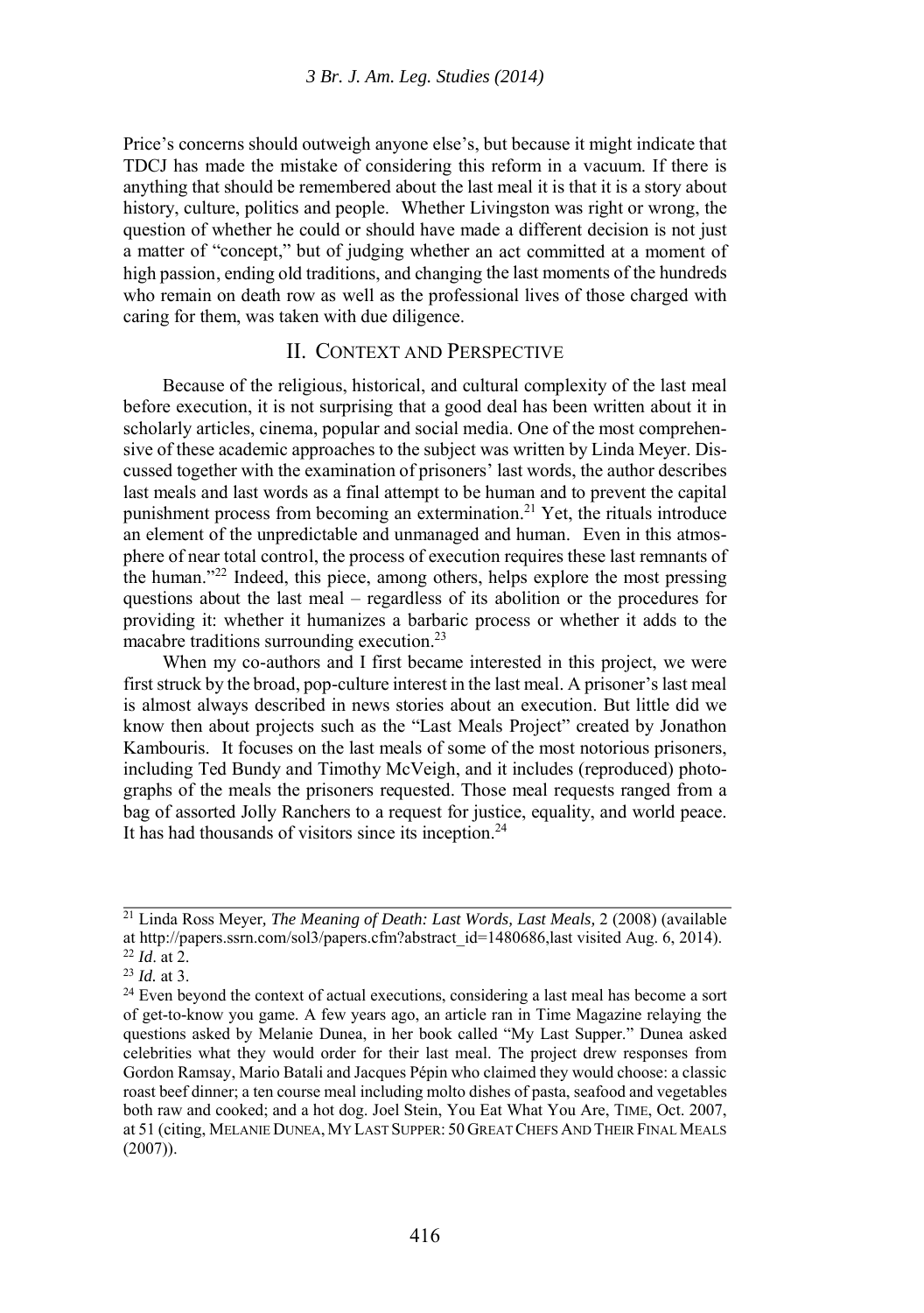But what we ultimately became more interested in was what the last meal meant (or didn't mean), what it represented (or didn't). Beyond a popular fascination with the topic that might extend from sensationalism into art, this article, rather, seeks to investigate what prisoners' actual last meals (or refusals thereof) might signify – and what we might learn from them.

#### *A. ORIGINS OF AND SUPPORT FOR THE TRADITION OF THE LAST MEAL*

Although most believe the ritual originates with the last meal of Jesus Christ, according to Max Bigert, co-producer of the Swedish documentary *Last Supper*, the tradition "can be traced back to pre-Christian times, to the fear of ghosts. In Ancient Greece you had to feed the person who was going to be executed, so that they could cross the River Styx into the underworld, and not come back as a hungry ghost."25 The Last Supper of Christ, contemplated and examined by artists, historians, and religious figures for centuries, is one of the most sacred events for members of the Christian faith.<sup>26</sup> Of course, that supper was not only tied to the traditional Jewish Passover meal but formed the basis for the Sacrament of Communion; laden with symbolism, it was at its most basic a supper in the shadow of arrest and execution with people to whom Jesus of Nazareth felt especially close.

Over the years, new traditions surrounding a last meal emerged, sometimes even incorporating a final Communion. In Germany, during the eighteenth century the so-called Hangman's Meal would be attended by jurists, clergy, local dignitaries and often the executioner himself. The food served at such occasions was grand: Nuremburg established the municipal tradition of providing every condemned man with an entire roasted goose. A series of scripted exchanges would ensue in which the condemned would be directed to seek forgiveness in the next life and would be offered bitter lemons to signify their fate. The entire meal comprised a grand symbolic gesture implying complicity between condemned and condemner, forgiveness and acceptance in the breaking of bread and the bittersweet satisfaction of earthly desires.<sup> $27$ </sup> History records that then, as today, appetites were fickle<sup>28</sup>

<sup>25</sup> A. Britten, Five questions for…Mats Bigert [Interview], *Metro*, 23 Jan. 2007, reproduced at http://artesmundi.org/ebulletin/bulletin2007-02.htm (last visited Jun. 6 2012; unavailable Aug 6, 2014, original on file with authors).

<sup>26</sup> Terri J. Gordon, *Debt, Guilt, and Hungry Ghosts: A Foucauldian Perspective on Bigert's*  and Bergstrom's Last Supper, 6 Cabinet Magazine Online, http://cabinetmagazine.org/events/lastsuppergordon.php (last visited Aug. 1, 2014).

 $27$  Scholars have noted the irony of such a tradition, especially compared to a biblical context. "Covenant meals in the Old Testament, for example, make plain that ritual meals offered to an enemy must come with an obligation of protection, and sitting down to a meal with an enemy who intends no such protection may be the deepest kind of betrayal." Meyer, *supra* note 21, at 21.<br><sup>28</sup> In Frankfurt am Main, Susanna Margarethe Brandt, 25, was sentenced to death for killing

her infant daughter. On the day of her execution, she was ordered to feast with six of the local officials and judges through the ritual known as the "Hangman's Meal." On the menu, there were three pounds of fried sausages, ten pounds of beef, six pounds of baked carp, twelve pounds of larded roast veal, soup, cabbage, bread, a sweet and eight and a half measures of 1748 wine. She reportedly managed nothing more than a glass of water. Brian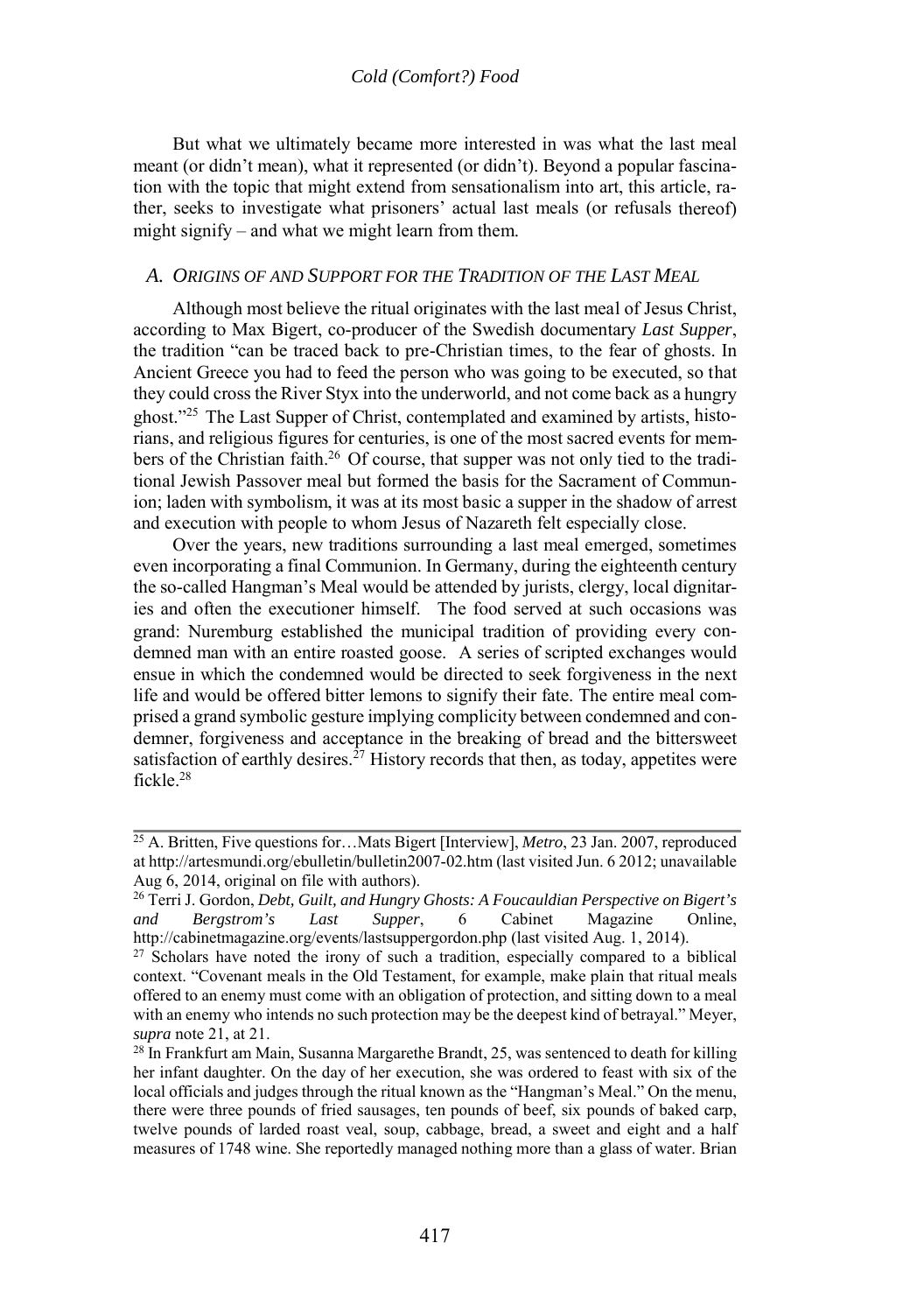In eighteenth century London, some prisoners were allowed to hold a celebration with outside guests on the eve of their execution. On the next day, the procession would stop at a pub for the condemned's customary "great bowl of ale to drink at their pleasure, as their last refreshment in life."29 Later, in America, the Puritans of Massachusetts once held grand feasts for the condemned, believing it emulated the Last Supper of Christ, representing a communal atonement for the community and the prisoner.<sup>30</sup>

Across cultures then, even in the context of the realities of a forthcoming execution, the last meal emerges as a tradition verging on a celebration – or at the very least of comfort – of the one facing his imminent death. Many see a value in that, even as they protest the legality or morality of the execution itself. Put one way by Celia Shapiro, an artist who has compiled photographs of last meals, "The process of composing the pictures became a profound meditation on violence and how the state metes out justice and retribution. The meal is life given to the body, the execution is life taken from the body."31

Of course, reasons for publication of details related to the last meal may be somewhat different from the reasons justifying the last meal itself. But both, oddly, seem to be about connection, explains Treadwell, featured on the Dead Man Eating blog, "I honestly think everybody loves food, and it gives people a way to connect with this segment of the population they normally have nothing in common with," Treadwell said. "They can say, 'Hey, I've never killed anybody with a hammer, but I love fried chicken.'"32 Trite, perhaps, but that explanation is borne out in other discussion of the reasons we seem to crave details about prisoners' last meals $33$ 

#### *B. LAST MEALS AS POLITICAL STATEMENTS: WHAT THEY MAY (AND MAY NOT) MEAN*

There are political implications, too, of Last Meals: in the requests and in their portrayals. Amnesty International began a campaign in February 2013 that showed the last meals of five innocent prisoners who were executed and later

Cunningham, *Last Meals*, LAPHAM'S QUARTERLY, Wed. July 23 2014, http://www.laphamsquarterly.org/essays/last-meals.php?page=all (last visited Aug. 6, 2014).

 $29$  Brian P. Block  $\&$  John Hostettler, Hanging in the Balance: A History of the ABOLITION OF CAPITAL PUNISHMENT IN BRITAIN 34 (1997). 30 Meyer, *supra* note 21.

<sup>&</sup>lt;sup>31</sup> Celia A. Shapiro, Last Supper, http://www.celiaashapiro.com/posts/view/168 (last visited, Aug 1, 2014).

<sup>32</sup> Carlos Campos, *Prisoners' Last Meals Satisfy Appetite For Curious Facts*, DEAD MAN EATINGWEBLOG (Dec. 1, 2003),

http://deadmaneating.blogspot.com/2003/12/dme\_02.html (last visited Aug. 6 2014). 33 Daniel Nasaw, *Last Meal: What's the Point of This Death Row Ritual*?, BBC NEWS MAG.

<sup>(</sup>Sept. 26, 2011), http://www.bbc.co.uk/news/magazine-15040658 (last visited Aug. 6 2014). ("What men and women request for their last meal reflects how they lived their lives and how they choose to face their deaths, and offers Americans a poignant human connection to the people they have decided should die for their crimes, scholars and legal analysts say.").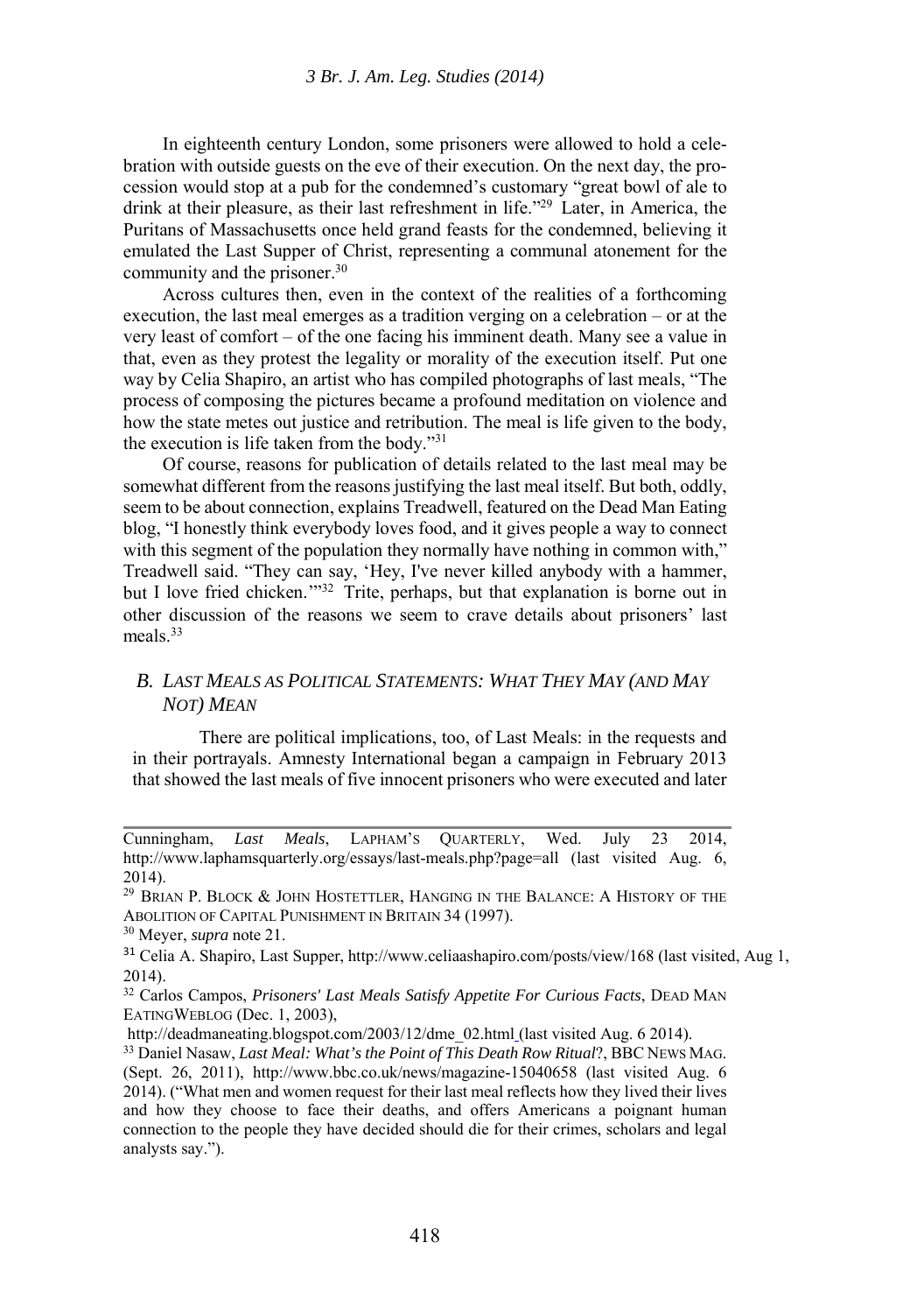exonerated of their crimes in the United States.<sup>34</sup> The campaign won the Gold Outdoor Lion at the Cannes International Festival 2013.

Prisoners know that their requests are described in news reports surrounding impending (or completed) executions and sometimes use that opportunity to make a final statement. While one death row inmate ordered a single olive (symbolizing world peace) for his final meal, James Smith ordered a plate of dirt. Smith, however, settled on yogurt since dirt was not on the approved list.<sup>35</sup> Robert Madden "asked that final meal be provided to a homeless person."36 Counting on journalists to report his outrage when prison staff could not accommodate him, Thomas Grasso's final words were, "I did not get my SpaghettiOs, I got spaghetti. I want the press to know this."37 In at least two cases, food has been connected to prisoners' attempts to avoid the execution completely.38

Even when unintentional, a prisoner's requested last meal may reveal information crucial to a larger political or legal issue, such as his competency to be executed. Before the United States Supreme Court decision finding the execution of the severely mentally disabled to be unconstitutional,<sup>39</sup> many are haunted by the case of Ricky Ray Rector, who ate his final meal, but "saved" pecan pie "for later $.40$ 

A prisoner's failure to request a last meal – or to eat the meal previously ordered – may be the area most likely to produce controversy or speculation. This may or not be fair. There may be biological reasons for declining and psychological reasons for partaking. Explains Meyer, "At a certain rational level, declination of the last meal makes sense since – unless there is a late, unexpected pardon – there is no biological need for energy. At other levels, declination of the last meal makes little sense since the person voluntarily foregoes a final sensory experience over which they have some degree of control."41 Or a prisoner may simply be too terrified to take a bite of food.<sup>42</sup> Many accounts of those preparing meals for or

<sup>34</sup> *Amnesty and the Last Meal*, THE INSPIRATION ROOM (July 2, 2013), http://theinspirationroom.com/daily/2013/amnesty-and-the-last-meal/ (last visited Aug. 6 2014).

<sup>35</sup> Sam Howe Verhovek, *Word for Word/ Last Meals; For the Condemned in Texas, Cheeseburgers Without Mercy, N.Y.TIMES (Jan. 4, 1998).*  $^{36}$  Daniel LaChance, *Last Words, Last Meals, and Last Stands: Agency and Individuality in* 

*the Modern Execution Process*, 32 L. & Soc. INQUIRY 701, 714-15 (2007).<br><sup>37</sup> R. K. Elder, *Last Words of the Executed*, 205 (2010).<br><sup>38</sup> Julie Greene, *Last Supper*, PROTEUS 49 (2007) ("[I]n the early part of the twentiet

century in Washington State, a condemned man tried to eat so much as to be too fat to fall through the trapdoor when he was hanged. Around this time, a convict named Donald Schneider also attempted to gorge himself so he wouldn't fit into the electric chair. Neither succeeded.")

<sup>39</sup> Atkins v. Virginia, 536 U.S. 304 (2002).

<sup>40</sup> See http://www.famouslastmeals.com/2010/09/ricky-ray-rector.html (last visited Aug. 6 2014).<br><sup>41</sup> Mever, *supra* note 21 at 15-16.

<sup>&</sup>lt;sup>42</sup> "[M]eal remains ambiguous until the prisoner acts. Did he refuse or ridicule the meal? Did he order it, but was not sufficiently at peace to eat it? Did he eat and enjoy it? Did he invite the guards to join him? Was his family allowed to eat with him? Did he thank the cook?" Meyer, *supra* note 21, at 22.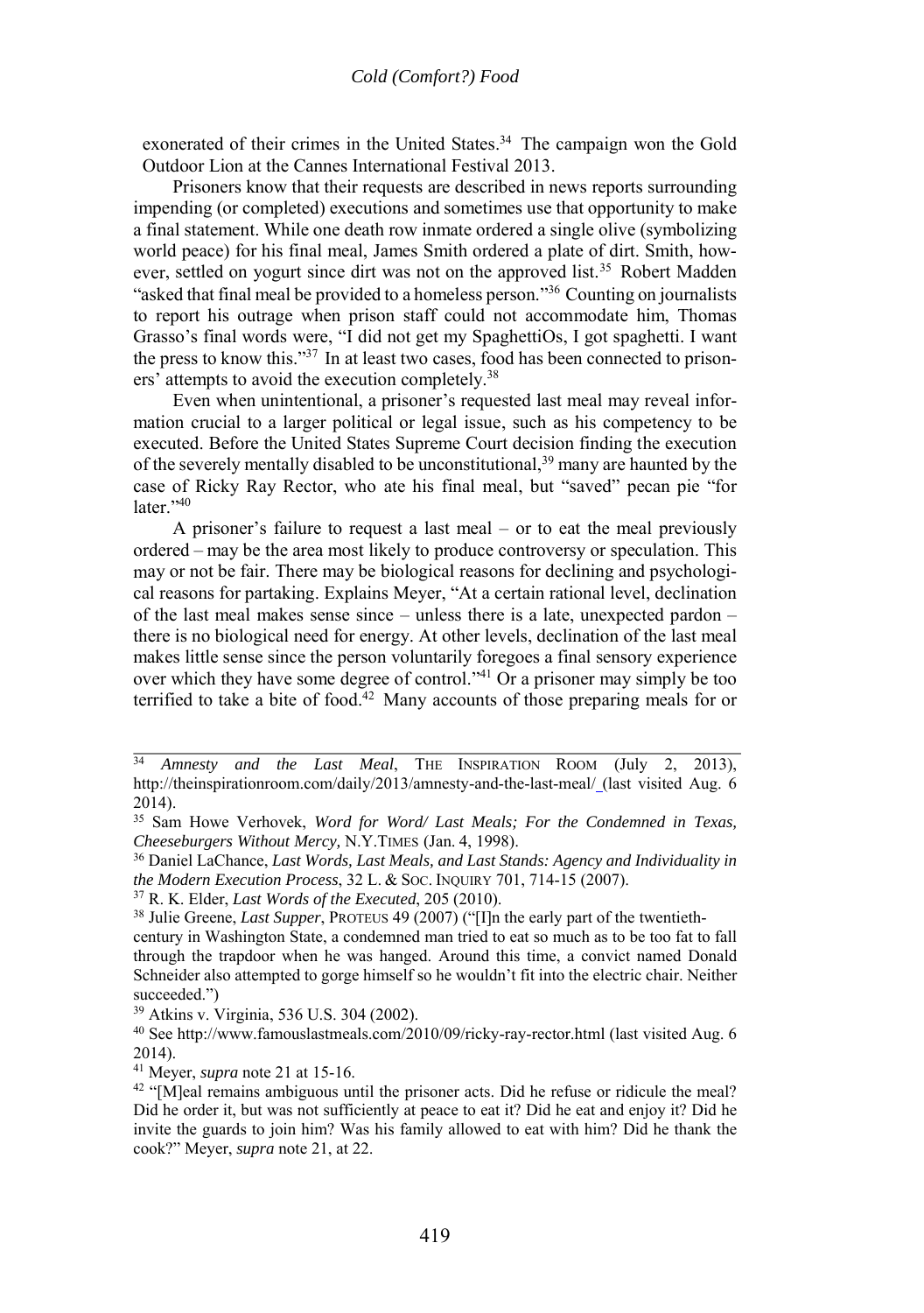sharing time with a prisoner before his execution explain that appetites have long left many men facing death.<sup>43</sup>

There may be some difference between declining to order a final meal and ordering a final meal and refusing to eat it. Leonel Torres Herrera and Gary Graham, like others before them, were Texas prisoners who famously protested their innocence in hard-fought legal challenges. In protest, each failed to order a last meal. Explains Linda Meyer, "these denials impress upon us the seriousness of their protestations of innocence. Their refusal to acquiesce in the ritual of the last meal is itself a protest and a refusal to 'make peace.' Yet, if no such ritual existed, these men could not 'refuse' it in so meaningful a way."44

Outside observers are forever trying to make meaning out of a prisoner's last words or actions.<sup>45</sup> What becomes clear, though, after review of last meals requests, prisoners who declined last meals, and prisoners who ordered a last meal but did not eat, is that our understanding of their meaning is extremely limited.

#### *C. LAST MEALS OFTEN REVEAL SOMETHING SPECIAL AND TENDER ABOUT A PRISONER- OR THE ONES GUARDING HIM*

A meaningful final meal is not limited to people in prison. Many who know or suspect death is impending seek out meaningful rituals and traditions with loved ones—some of which include food. The traditional last meal request, however, often reveals what is on the heart or mind of someone who has taken life – and for that reason – for reasons of curiosity, of mystery, that fact has become newsworthy. What we found in this project, however, was less about the meal requests as a collection of favorite tastes, but more about meaning and memory. As one article related, "[w]hen it comes to our deepest desires, it turns out that food isn't just about taste. It's tied right into memory and the longing for the sensations of when we felt happiest or most loved."46

And if our civilian belief that our choices of a last meal may reveal our deepest desires or core personality traits, how much more so may the last meal reveal about a person with limited opportunities for expression? Prisoners, for example, may request the Eucharist for a final meal<sup>47</sup> – or even whimsical, symbolic food. A man once asked for a traditional Chinese meal whose recipe calls for a one hundred year old egg; he promised he wouldn't eat it "a minute early."48

<sup>&</sup>lt;sup>43</sup> Rev. Carroll Pickett and Carlton Stowers. Within These Walls: Memoirs of a Death House Chaplain. 2002. *See also* Power Ekroth, LAST SUPPER TEXTS, Studio Bigert & Bergstrom (Jan. 6, 2010).

<sup>&</sup>lt;sup>44</sup> Meyer, *supra* note 21 at 51.<br><sup>45</sup> In New York City, there is an invitation-only supper club called Studiofeast. Every year they host a dinner based on the best responses to the question, "You're about to die, what's your last meal?" The group takes requests from all over and compiles the top 10 or 20 ingredients and creates a menu for dinner. The project was centered on the idea that what a person chooses to eat in their final moments reveals a little about who that person is. I AM WHAT I EAT: THE LAST MEAL, Studiofeast, available at Vimeo, http://studiofeast.com/ourstory/(last visited Aug. 6 2014).

<sup>46</sup> Stein, *supra* note 24, at 51, 52. 47 Meyer, *supra* note 21, at 49. 48 *Id.* at 50.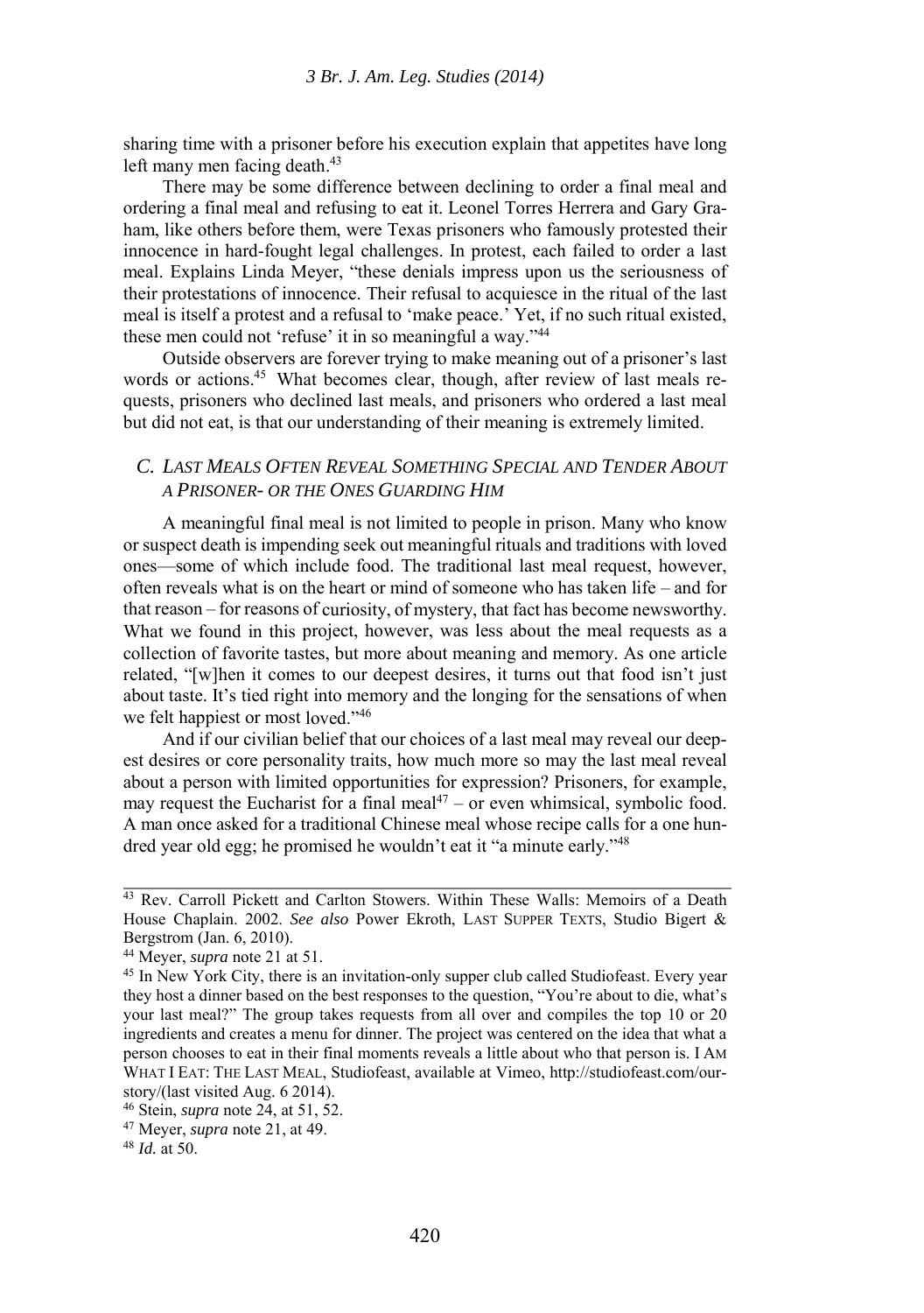Even a refusal of a meal may be telling: one author tells of a prisoner refusing his final meal "so that he could spend more time with his visitors, since he would have had to be taken out of the visiting yard to eat it."<sup>49</sup> And notably, there are also touching stories of last "meals" revealing prisoners' empathy – even for those carrying out an execution. Recalling a last meal request to Lewis Lawes, the abolitionist warden of Sing Sing, an article in the *New York Times* recounted: "Once, when a condemned man named Patrick Murphy pleaded for a strictly prohibited last drink of spirits, Lawes broke the rules to deliver a medicinal dose of bourbon. Murphy accepted it gratefully and then offered it back to the stricken Lawes, saying, 'You need the shot more than I do, warden.'"50

Conversely, the meal is also a way for prison employees to show their compassion to the condemned. Over the decades spent on death row, guards frequently build relationships with prisoners—and this is sometimes revealed through the last meal tradition.51 That is not to say all wardens or guards join in this tradition or that they all support it. Expense and punishment, after all -- regardless of one's opinion about a last meal -- are two core concerns of prison administration.52

In at least one case, involvement in preparation of the last meal has changed a prison chef's views on death row prisoners. Brian Price, a Texas cook who prepared hundreds of last meals before Texas discontinued the practice of offering a special one, recalls, "I think that through their meals, they were seeking a small bit of comfort and courtesy. Food can take you back to a better time in your life, and it gave me comfort to give these dying men and women some comfort in their last hours $\frac{1}{2}$ 

<sup>49</sup> Katya Lezin, FINDING LIFE ON DEATH ROW: PROFILES OF SIX INMATES 184 (1999). 50 RALPH BLUMENTHAL, A MAN WHO KNEW ABOUT THE ELECTRIC CHAIR, N.Y.TIMES*,* Nov.

<sup>6, 2011 5:02</sup> pm, http://cityroom.blogs.nytimes.com/2011/11/06/a-man-who-knew-aboutthe-electric-chair/ (last visited Aug. 1, 2014).

<sup>&</sup>lt;sup>51</sup> JOHN D. BESSLER, KISS OF DEATH: AMERICA'S LOVE AFFAIR WITH THE DEATH PENALTY (2003) (citing Jim Willett, *89 Executions. I was the Warden*, STAR TRIB. (Minneapolis), May 20, 2001, at A25. "Sometimes I wonder whether people really understand what goes on down here and the effect it has on us," Jim Willett asks himself, "I wondered most about the mothers who saw their sons being put to death," he says. "Some would just wail out crying. It's a sound you'll never hear any place else, an awful sound that sticks with you."). <sup>52</sup> Others beyond the prison walls may be concerned with the expense of a special last meal, but our research shows that in most prison systems, there is either a cap on the dollar amount that may be spent in preparation of a prisoner's final meal or that the ingredients must already be stocked in the prison kitchen (see *infra* Section III generally.) We also note that not all prison administrators use food as a way to connect with the inmates under their supervision: "…Maricopa County (Arizona) Sheriff Joe Arpaio famously cut caloric intake for nearly 9,000 jail inmates from 3,000 to 2,500 calories per day. Apraio justified the caloric reduction on health-related and budgetary grounds. 'Do you hear me?' he was quoted as telling inmates. 'You're too fat. I'm taking away your food because I'm trying to help you. I'm on a diet myself. You eat too much fat.' Arguing that he was saving the county about \$300,000 a year in food costs, Arpaio boasted: 'I got meal costs down to 40 cents a day per inmate. It costs \$1.15 to feed the department dogs." Avi Brisman, *Fair Food?*: *Food as Contested Terrain in U.S. Prisons and Jails*, 15 G. J. ON POV. L. & POL'Y 49, 67 (2008).

<sup>53</sup> Brian Price, *The Last Supper*, LEGAL AFFAIRS, (Mar./Apr. 2004),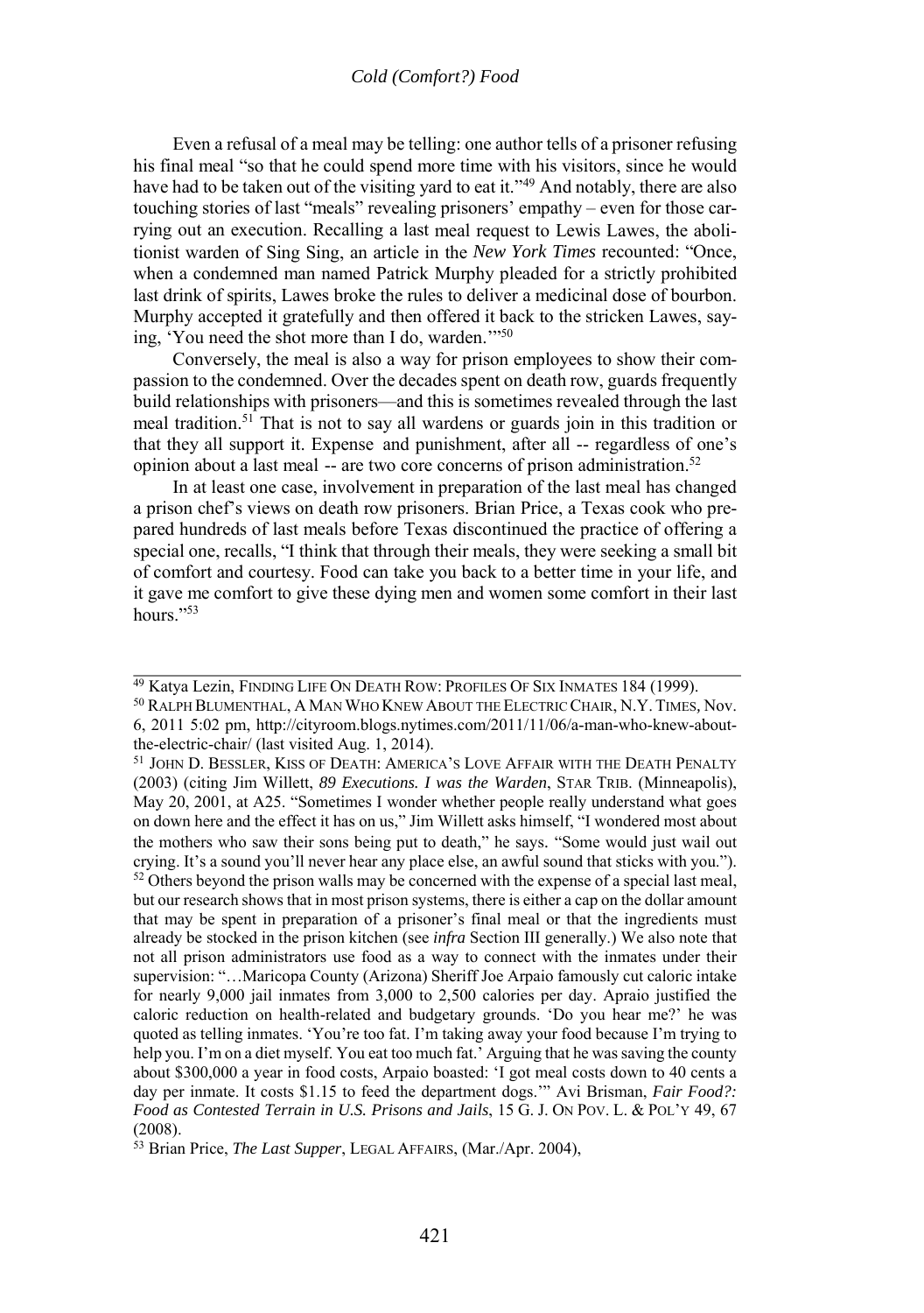Coming to understand that these men and women – whatever they may have done – were human seeking comfort amidst crisis has led Price to offer to prepare last meals at no cost to Texas prisons. As with many other personal encounters with men and women facing death, his experiences have even changed his views n capital punishment: "I used to be a strong believer in the death penalty – thinking that what goes around should come around. But my experience cooking for the condemned forced me to weigh my values and look at the death penalty from both sides of the fence."<sup>54</sup>

## III. GETTING THE RITUALS RIGHT: WHY DO STATES MAKE THE DECISIONS THEY DO ABOUT LAST MEALS?

Last meals are served within the administrative contexts of state Departments of Corrections, many of which regulate the contents of the meals themselves. As such, while such meals are frequently interpreted for what they say about the condemned men and women who consumed them, they may also reflect something about the states they come from. Our analysis in this section explores some of the differences that exist between states in the restrictions they impose.

Executions are highly ordered procedures where everything, including the timing and contents of the last meal, is prescribed. A comparison of these execution procedures reveals just how much states vary in what they permit inmates to be provided.55 Some, like Texas after the Whitmire affair, provide nothing special. Most provide at least some special consideration, though this comes by degrees.<sup>56</sup>

To better understand why states make the decisions they do about constraining the contents and lavishness of last meals, we examined available information on last meal policies and rules for all states that used capital punishment in 2010. Our analysis first catalogued the variety of restrictions states placed on meals, and then examined how those restrictions were related to a variety of other state characteristics including characteristics of their correctional systems, punitivity in state penal cultures, and the extent of their use of capital punishment.

#### *A. APPETITE SUPPRESSANTS: A DESCRIPTION OF THE RESTRICTIONS STATES IMPOSE ON LAST MEALS*

Thirty-five states had capital punishment as an available sentencing option in 2010, though Illinois was at the time undergoing a period of moratorium. We sought information on the rules and regulations surrounding the provision of last

http://www.legalaffairs.org/issues/March-April-2004/feature\_price\_marapr04.msp (last visited Aug. 6 2014). ("The last meal is an ancient tradition, which some say predates the death of Christ. I always thought of the LMs I prepared as a version of the Last Supper, when Christ knew that he would die the next day.").<br><sup>54</sup> *Id.* 55*See e.g.*, Deborah W. Denno, *When Legislatures Delegate Death: The Troubling Paradox* 

*Behind State Uses of Electrocution and Lethal Injection and What it Says About Us*, 63 OHIO ST. L.J. 63 (2002). 56 *See* Fig. 1, below.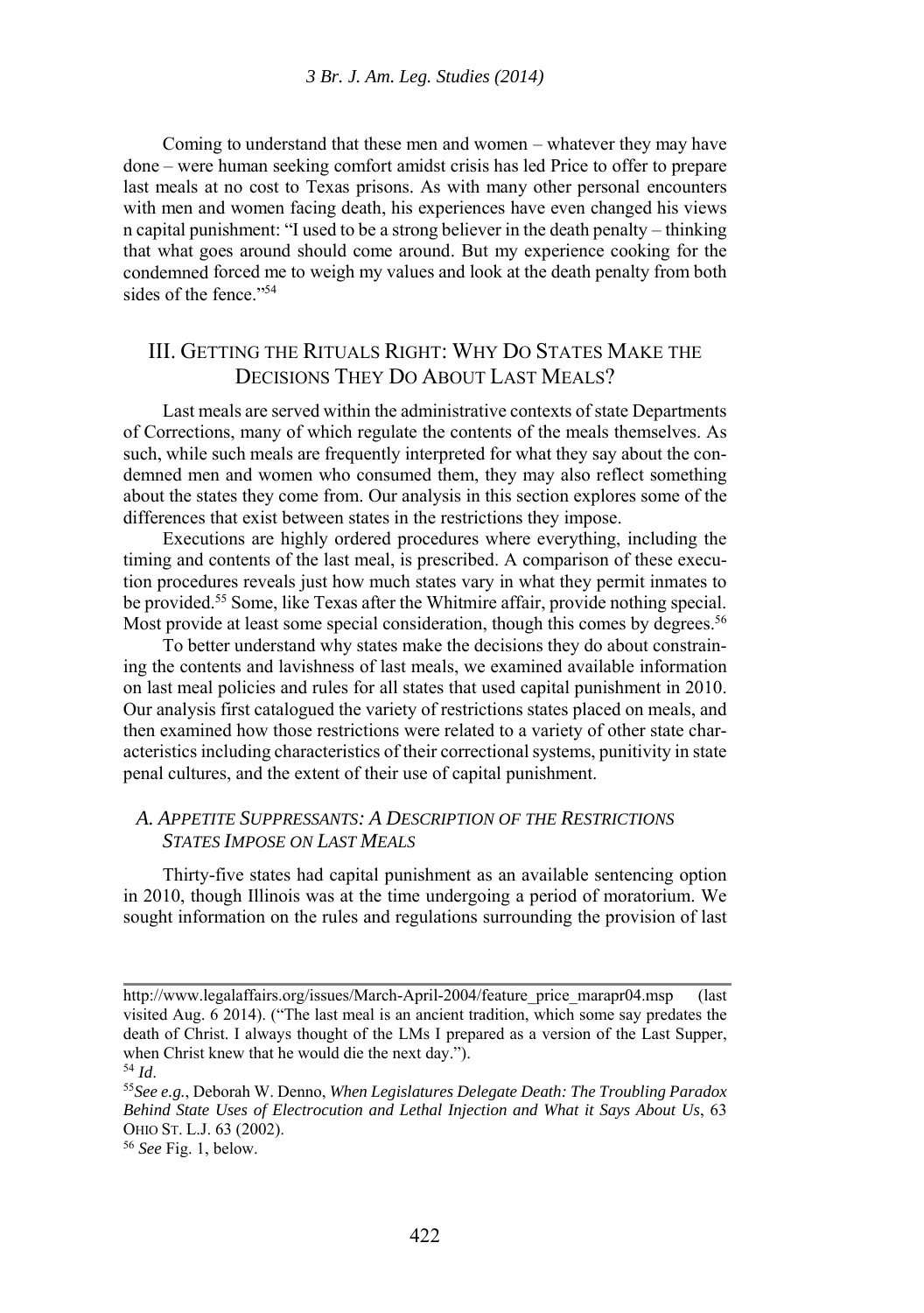meals in each of these states. Our preferred sources were so-called 'execution protocols' – documents drawn up typically by prison administrators which describe in great detail the precise procedures to be followed in executions.<sup>57</sup> A total of twenty such protocols (or part-protocols) were collected, from which information regarding the restrictions placed on the contents of last meals could be extracted from nine.

We then set about gathering information on the remaining states by scouring state DOC websites, statute law, news sources, and other research articles in this area.58 We sought descriptions of last meal regulations in each state that could be traced directly back either to official documents produced describing last meal procedures, or to individuals with direct knowledge of such policies and procedures. In this manner, we were able to compile a dataset containing authoritative information on the regulations governing last meal provisions in all 35 states of interest.

Two of the 35 states – Kansas and New Hampshire – had no execution protocols or regulations in place in 2010.<sup>59</sup> Neither state had executed an inmate since Gregg.<sup>60</sup> In the case of New Hampshire no execution had taken place since 1939.<sup>61</sup> As a result, neither state had faced the need to actually draw up procedures for an execution. In all of the remaining 33 states procedures for executions and last meals had, to a greater or lesser extent, been stipulated. We organized all thirtythree states in our dataset into four categories according to the extent of the explicit constraints that were placed upon the decisions of the prison officials who prepared them. The status for each state is shown in Figure 1.<sup>62</sup>

<sup>57</sup> For example, Idaho's protocol can be found online, *available at* http://www.idoc.idaho.gov/content/policy/708. The rules surrounding the last meal are mentioned on page 19.

<sup>&</sup>lt;sup>58</sup> Denno, *supra* note 55.<br><sup>59</sup> The absence of any protocols in either Kansas or New Hampshire was confirmed in email communications with relevant Department of Corrections officials in each state, on file with the authors.<br> $60 \text{ See Gregg v. Georgia, } 428 \text{ U.S. } 153 \text{ (1976).}$ 

<sup>&</sup>lt;sup>61</sup> New Hampshire executed Howard Long in 1939. The sentencing to death of Michael Addison in 2008 has led to discussions of the development of a new protocol, however. *See* Death Penalty Information Center at http://www.deathpenaltyinfo.org/new-hampshire-1 (last visited Aug. 5, 2014).

<sup>&</sup>lt;sup>62</sup> A complete listing of sources for this material is available on request from the authors.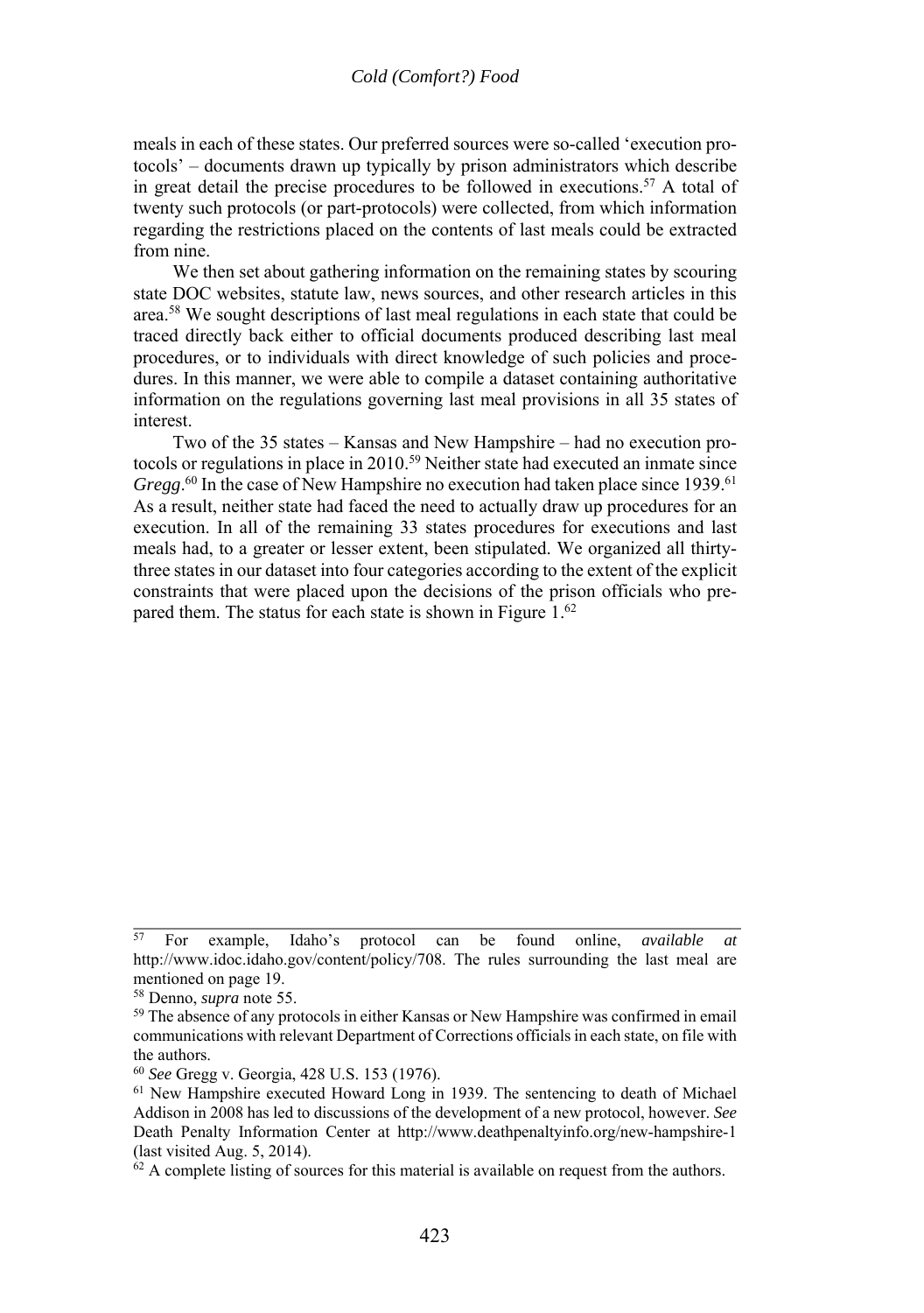

**Figure 1: Last Meal policies by State, 2010. (Note Hawaii and Alaska, not shown, were both abolitionist states in 2010).** 

In fifteen states, there were no specific constraints on the decisions prison officials could make about what was prepared for the last meal.<sup>63</sup> Rather, discretion over the contents of the meal was granted, often explicitly, to prison officials themselves. Inmates in Arkansas and Tennessee, for example, may expect to have any request fulfilled provided they are deemed 'within reason' by those charged with preparing the meal.<sup>64</sup> Delaware inmates may be more fortunate: the protocol in that state enjoins officials to make 'every effort' to fulfill the inmate's request.65 One restaurant near to the Bonne Terre prison in Missouri has the distinction of having been selected several times; speaking to the local press, the cook said she felt 'honored,' and explained, 'I think it's because we got the best food in the county.'66

Five states fell into a slightly more restrictive category – permitting prison officials to purchase meals or ingredients from outside the prison, but stipulating

<sup>&</sup>lt;sup>63</sup> These states were Arizona, Arkansas, Delaware, Illinois, Indiana, Kentucky, Louisiana, Mississippi, Missouri, Nevada, North Carolina, Ohio, South Carolina, South Dakota and Tennessee.

<sup>64</sup> Ashley Blackstone, *Arkansas Death Penalty: Execution Day*, TODAY'S THV (Nov. 3, 2011) http://www.todaysthv.com/news/crime/179279/370/Arkansas-Death-Penalty-Execution-Day-; Tennessee Department of Corrections website, 'Deathwatch', *at* http://www.tn.gov/correction/media/deathwatch.html (last visited 9/24/2012). 65 Death Row Facts Sheet, STATE OF DELAWARE-DEPARTMENT OF CORRECTION, *available* 

*at* http://doc.delaware.gov/information/deathrow\_factsheet.shtml.(last visited Feb. 12, 2013). Likewise in California which replicates the 'every effort' language, though, as noted below, a financial limit is placed on the purchase of ingredients in that state.

<sup>66</sup> Website of Office of Clark County, Ind., prosecuting attorney, mentioning details of execution of Dennis Skillicorn, *available at*

http://www.clarkprosecutor.org/html/death/US/skillicorn1165.htm (last visited Jan.13, 2014).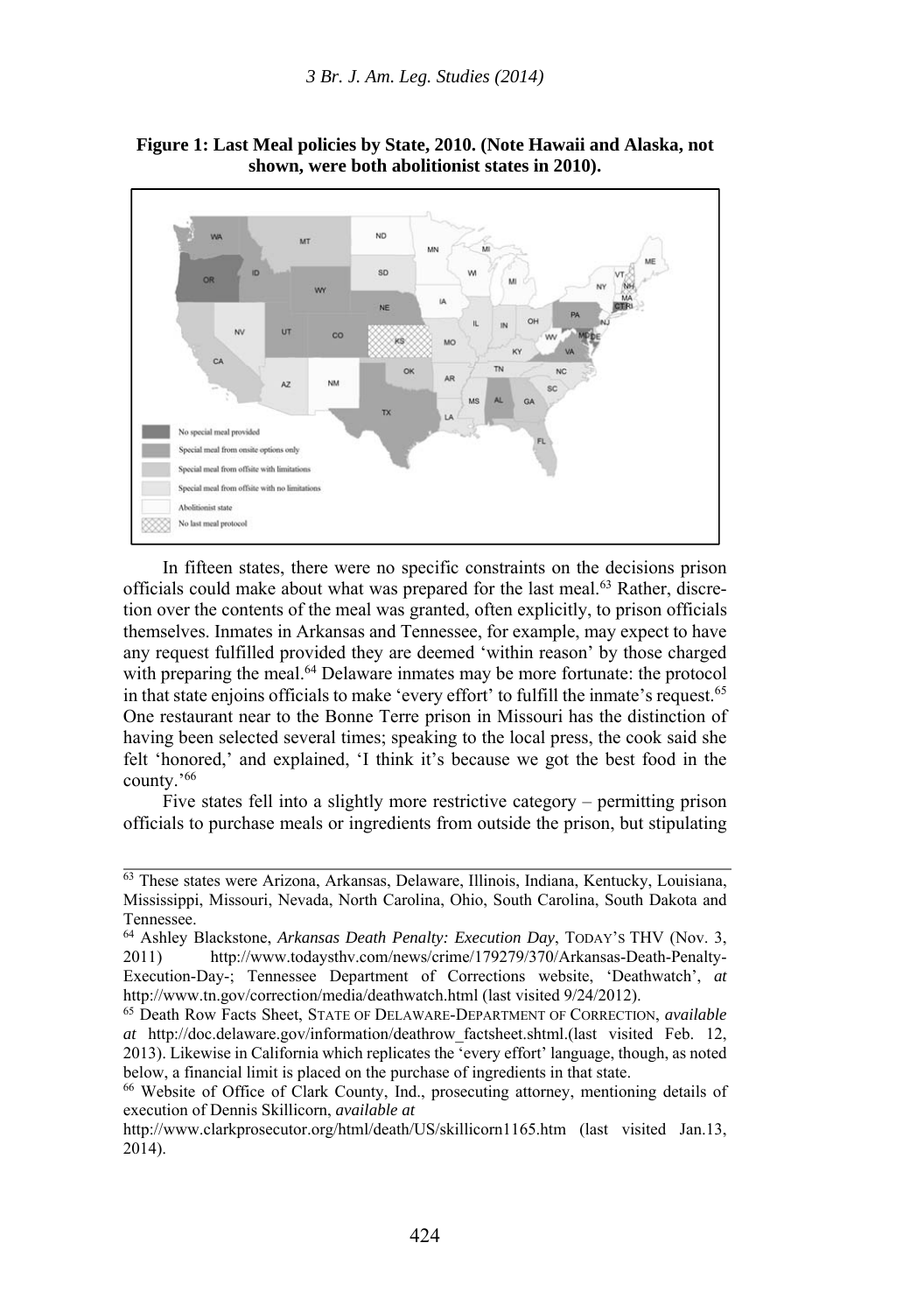certain limitations on what could be bought.67 In California, a meal could be purchased from a local restaurant though a spending limit of \$50 was imposed.<sup> $68$ </sup> In Florida the limit was \$40,<sup>69</sup> in Georgia it was \$20,<sup>70</sup> and in Oklahoma it was \$15.<sup>71</sup>

In Montana, no spending limit was imposed, but it was specified – as it was in several other states in this category – that the meal must be purchased locally to the prison.72 The local purchase rule serves, at the very least, to formalize a more or less real fear that last meal requests might generate excessive costs. Georgia, for example, will provide local lobster if requested, but the state "will not fly it in from Maine."73 Although still permitting prison officials to provide the inmate with something above and beyond what they could usually expect as prison fare. therefore, these states explicitly prescribed the breadth of discretion those officials had as they set about fulfilling the inmate's request.

A further ten states had drafted policies of a yet-more-restrictive form, requiring that any last meals prepared for prisoners must be crafted only from ingredients that are already available on prison premises.74 In Pennsylvania the inmate is presented with a menu in eight categories from which they are invited to choose: protein items, starches, soups, grains, side dishes (such as coleslaw or apple sauce), dessert, drinks (of which they might pick two), and relishes.75 In Virginia and Idaho, inmates are constrained to choose from among the items in the regular prison menu, the Idaho regulations also noting that "The offender may retain consumable commissary items as approved by the IMSI warden until completion of the last meal."76 Texas fell into this category in 2010, and as Brian Price's book on the preparation of meals for condemned inmates in that state reports, this constraint required his to become creative in his attempts to fulfill inmate requests.<sup>77</sup>

<sup>67</sup> *See* Figure 1. These states include California, Florida, Georgia, Montana and Oklahoma. 68 California Text of Regulations, Subchapter 4, Article 7.5, 3349.3.4(b)(5), *available at* http://www.cdcr.ca.gov/Regulations/Adult\_Operations/docs/4\_LI\_7-28-10.pdf (last visited Jan.14, 2014).

<sup>69</sup> Florida Department of Corrections, Death Row Fact Sheet, *available at* http://www.dc.state.fl.us/oth/deathrow/index.html. 70 Jennifer G. Hickey, *Dining in with Capital Punishment*, 17 INSIGHT ON THE NEWS, 24

<sup>(2001).</sup> 

<sup>71</sup> R. Peterson *Life on Death Row – Execution Day*, Mcalester News (2011) *available at* http://mcalesternews.com/local/x756276814/Life-on-Death-Row-Execution-Day (last visited Jan. 13, 2014).

<sup>72</sup> Montana Department of Corrections, Montana State Prison Execution Technical Manual, 51.<br><sup>73</sup> Greene, *supra* note 38, at 48.

<sup>&</sup>lt;sup>74</sup> These states are Alabama, Colorado, Idaho, Nebraska, Pennsylvania, Texas, Utah, Virginia, Washington and Wyoming.

<sup>75</sup> Greene, *supra* note 38, at figure 2. 76 Regarding Virginia, *see* A. Stewart, *Execution Day: What's Scheduled to Happen* (2009) formerly available at a state at a state at a state at a state at a state at a state at a state at a state at  $\alpha$ 

http://www2.insidenova.com/news/2009/jul/12/execution\_day\_whats\_scheduled\_to\_happ en but no longer available when last visited (Aug. 5,  $2014$ ). Copy on file with authors available on request. Idaho Department of Correction, Execution Procedures, 19. 77 BRIAN D. PRICE, MEALS TO DIE FOR (2005).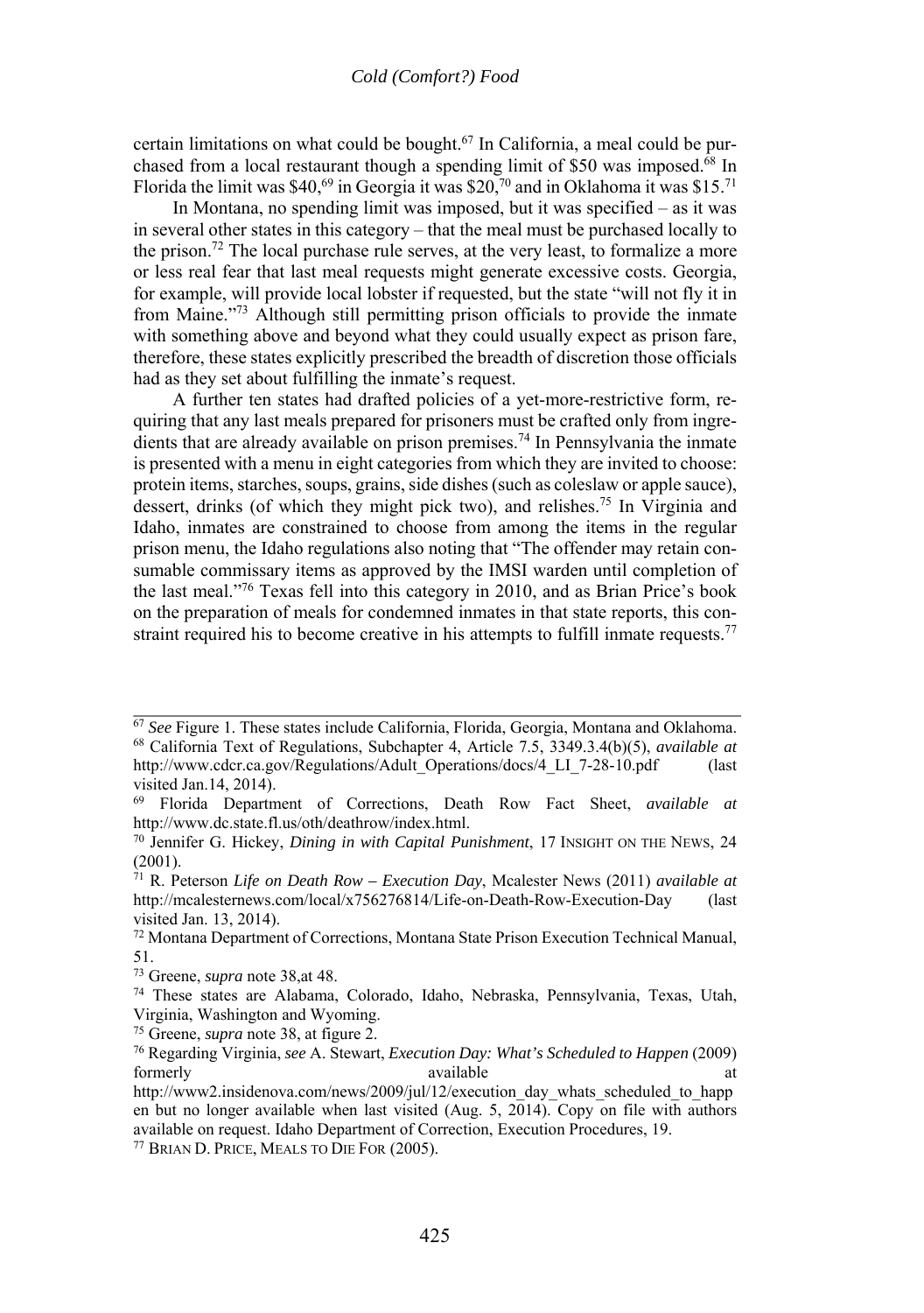Price reports ingredients were frequently not available, and substitutions were frequently necessary. The use of hamburger meat in the place of steak appears to have been particularly common.78

Finally, last meal policies in three states stipulated that the inmate would be served the same meal as other inmates prior to execution and that no special meal would be provided.<sup>79</sup> In two of these, Oregon and Connecticut, although the regulations clearly stipulated that "The inmate shall be served the same food as other inmates at the normal meal time," the prison warden was granted discretion to overrule this general principle.<sup>80</sup> In the other state, Maryland, no such discretion was granted.<sup>81</sup> In 2011, as a result of the Whitmire affair. Texas joined this category.

Notwithstanding variation in the restrictiveness of last meal provisions, the authority of correctional officials to make ultimate determinations about the form the last meal would take was clear throughout all the documents reviewed. In Ohio, for example, the rules stipulate that the execution "Team Leader" shall "ask the prisoner to identify his or her special meal request," which should then be served "at a time to be determined by the Managing Officer."82 In Arizona, the duty falls to the prison Warden, who should request that the inmate complete the "Last Meal Request, Form 710-5," and return it "no later than 14 days prior to the execution" to give time for the request to be considered.83 In Montana and California, the responsibility of soliciting the inmate's request fell to food services staff, though California warns the inmate "The Associate Warden and the Food Manager will review your request to determine if the request can be accommodated."84 In Oregon, the affirmative duty to solicit the inmate's request was absent altogether, the regulations stating instead that "At the discretion of the Superintendent, the inmate may be permitted a last meal of the inmate's choosing."85

<sup>78</sup> *Id*. 79 Maryland, Oregon and Connecticut.

<sup>&</sup>lt;sup>80</sup> The wording is from Connecticut Department of Correction Directive 6.15, Administration of Capital Punishment, page 5. In Oregon, the language reads "The inmate will be served the same food as other inmates assigned to the facility," and the prison official with discretion is the 'Superintendent.' Oregon Bulletin, 2011, Department of Corrections Administrative Order DOC 9-2011, Capital Punishment (Death by Lethal Injection), *available at* Oregon Secretary of State Archives Division,

http://arcweb.sos.state.or.us/pages/rules/bulletin/0711\_bulletin/0711\_ch291\_bulletin.html (last visited 13 Jan. 2014).

 $81$  Greene, supra note 73, at 47.

<sup>&</sup>lt;sup>82</sup> State of Ohio Department of Rehabilitation and Correction (2011), rule ORC 2949.22; 2949.25, page 8.

<sup>83</sup> Arizona Department of Corrections Department Order 710, Execution Procedures, page 4.

<sup>84</sup>California Lethal Injection Regulations, Thirty Day Notification, item 12. *See also* Subchapter 4, Article 7.5, 3349.3.4 (b) (5) "The Team Administrator shall…Along with the Food Manager, interview the inmate to ascertain what request, if any, the inmate may have for a last meal." Montana Department of Corrections, Montana State Prison Execution Technical Manual 20.

<sup>85</sup> Oregon Bulletin, 2011, Department of Corrections Administrative Order DOC 9-2011, Capital Punishment (Death by Lethal Injection) *available at* Oregon Secretary of State Archives Division,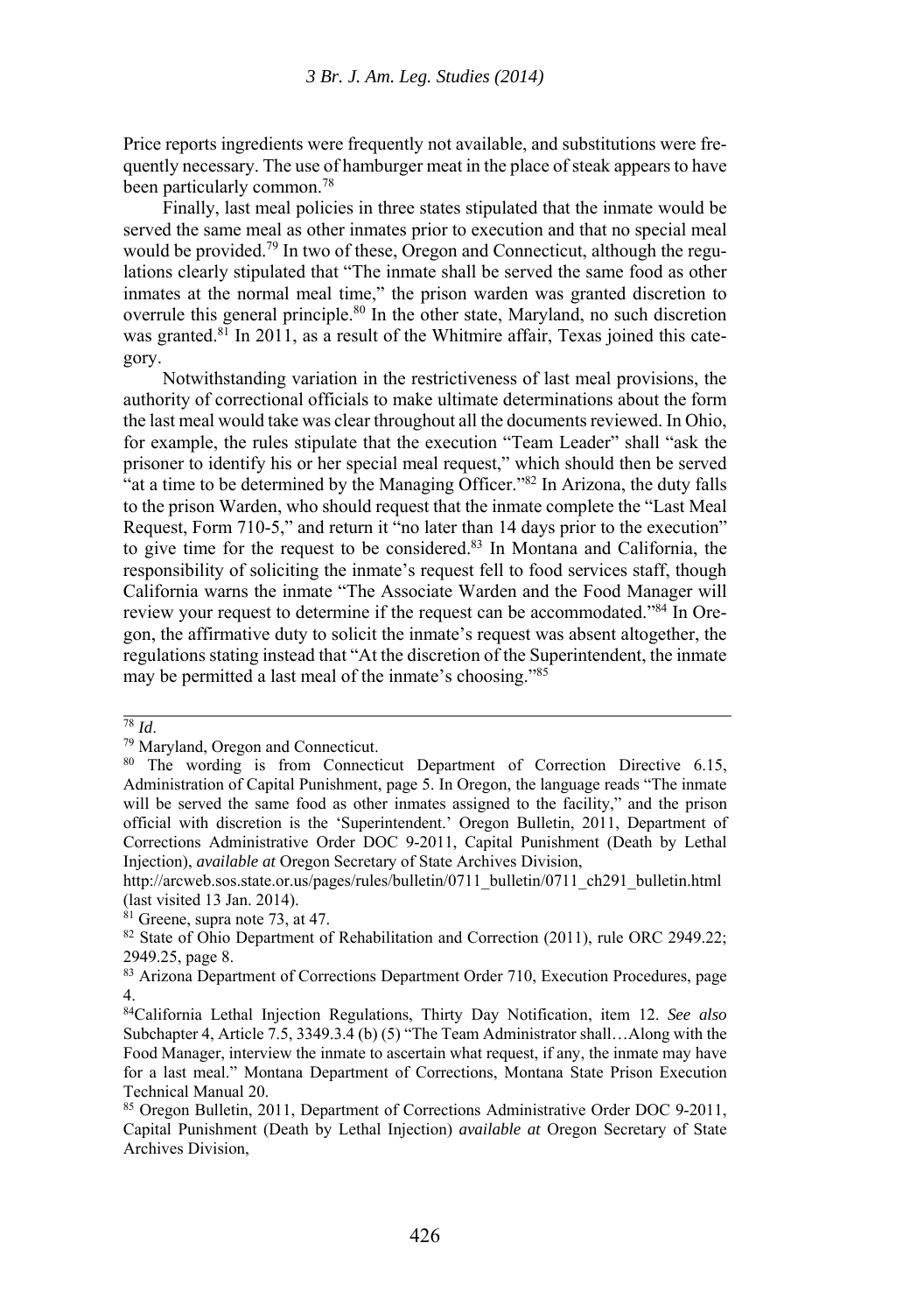Reflecting the importance of the last meal as a ritualistic practice, the last meal isn't actually the last thing the inmate eats in at least three states. In Ohio and Indiana, the meal is eaten the day prior to the execution – no less than "thirty-six (36) to forty-eight (48) hours before the execution" in Indiana, where it is to be "consumed in one sitting."86 In Idaho, the meal is served "at approximately 1900 hours the day prior to the execution," while the following day "five (5) hours prior to the execution, the offender shall be offered a light snack."87 While states differ in the leeway they offer in the preparation of the meal, their level of commitment to the ritual itself can also be gauged from their determination to preserve it even in situations where its literal status as a 'last meal' no longer exists.<sup>88</sup>

The geographical patterns shown in Figure 1 may at first glance be unexpected. The most restrictive, highly regulated last meal policies are clustered in the Western half of the country, with the exception of a small number of South-Western states. The states of the Deep South, meanwhile, where capital punishment itself is most concentrated, vary in their restrictiveness, with several forming part of a cluster of states with unrestricted last meal policies extending far north into the Mid-West. Rather than correlating neatly with the prevalence of other punitive policies such as capital punishment and mass incarceration, therefore, last meal policies evince a different pattern. To clarify this picture further, we examined statistically the relationship between last meal policies and a variety of measures of differences in state correctional systems, punitive penal culture, and their usage of capital punishment.

#### *B. ECONOMICS, PUNITIVITY OR RITUALISM? EXPLAINING THE CHOICES STATES MAKE*

There are many things that might explain the choices that states make in how they structure their last meal policies. Based on our review of existing literature and theory in the area, we examined three: economic and security considerations, punitive penal culture, and 'retributive ritualism' associated with the use of capital punishment.

#### i. Economics and Security

Last meal policy decisions might be made on the basis of the need to preserve security and efficiency in state correctional systems. Policy decisions about last meal provisions are made most directly by correctional administrators themselves with the result that execution protocols are likely to answer to operational needs. Decisions against allowing external food to be brought into the prison may be

http://arcweb.sos.state.or.us/pages/rules/bulletin/0711\_bulletin/0711\_ch291\_bulletin.html (last visited Jan.13 2014).

<sup>86</sup> Email communication with Indiana Department of Corrections. The Ohio protocol also specifies the meal should be served the day prior to the execution: State of Ohio Department of Rehabilitation and Correction (2011), rule ORC 2949.22; 2949.25, page 8.

<sup>87</sup> Idaho Department of Correction, Execution Procedures 19, 33. 88 *See* Denno, *supra* note 55, at 123, where questions are raised about the possibility that meals may interfere with injection procedures where the inmate has insufficient time to digest its contents.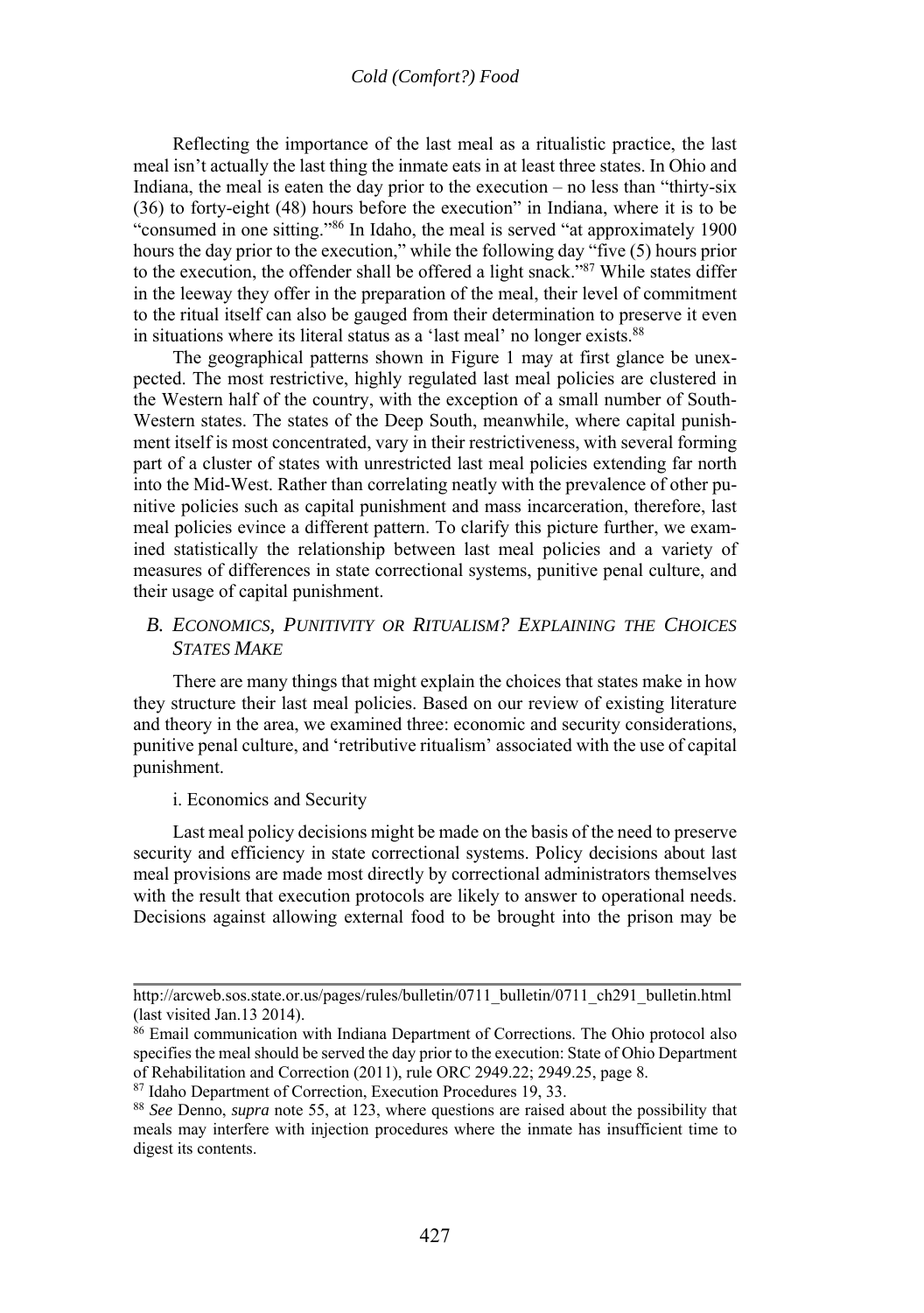made on the basis of security concerns over contraband. California's protocol explicitly notes that the meal must be inspected for contraband prior to being served.<sup>89</sup> Equally, honoring lavish requests may be seen as wasteful. Rules in Georgia state that in the event of a stay of execution the inmate will not have the right to an additional "last meal" should they later find themselves strapped to the gurney for a second time.<sup>90</sup> Accordingly, we collected data on the incarceration rate in each state, the sizes of correctional budgets and the amounts spent by states per inmate, in order to try and capture the operating conditions of correctional systems across the county, and assess whether those conditions were related to last meal policies. We expected last meal policies to be least restrictive where incarceration rates were low, correctional budgets were high, and spending-per-inmate was high.<sup>91</sup>

#### ii. Punitive Penal Culture

Alternatively, decisions about last meal provisions may be made on the basis of a wider desire to punish inmates and deprive them of comfort. Whitmire's letter, which noted Brewer did not provide the "privilege" of a last meal to his victim, may be an example of this sentiment.<sup>92</sup> Sociologists of punishment have argued that criminal justice policy has, for a generation or more, become progressively more preoccupied with inflicting punishment, deprivation and austerity upon inmates.<sup>93</sup> Research has shown relationships between trends toward punitive correctional policy decisions and the size of states' minority populations, the conservatism of state electorates and the prevalence of fundamentalist religious beliefs in the general population.<sup>94</sup> We collated data on each of these dimensions and examined them for any relationship to last meal policies.We expected last meal policies

 $89$  CALIFORNIA TEXT OF REGULATIONS, SUBCHAPTER 4, ARTICLE 7.5, 3349.3.4(B)(5), *available at* http://www.cdcr.ca.gov/Regulations/Adult\_Operations/docs/4\_LI\_7-28- 10.pdf.<br><sup>90</sup> Greene, *supra* note 73.

<sup>&</sup>lt;sup>91</sup> Correctional population and incarceration rate data obtained from Bureau of Justice Statistics (2010) *Prisoners in 2009*, Appendix Table 1 (*available at* http://bjs.gov/content/pub/pdf/p09.pdf, Mar. 18, 2013). Correctional spending data obtained from Bureau of Justice Statistics (2012) *Justice Expenditure and Employment Extracts, 2009 – Preliminary*, Table 3 (*available at*  http://bjs.gov/index.cfm?tv=pbdetail&iid=4335, Mar. 18, 2013). Spending per inmate data calculated by the authors from the previous two sources. 92 Whitmire, *supra* note 19. 93 DAVID GARLAND, THE CULTURE OF CONTROL: CRIME AND SOCIAL ORDER IN

CONTEMPORARY SOCIETY, (2001). 94 *See, e.g*., Thomas D. Stucky, Karen Heimer, & Joseph B. Lang *Partisan Politics,* 

*Electoral Competition and Imprisonment: An Analysis Of States Over Time*, 43 CRIMINOLOGY 211-47 (2005); D. Jacobs & J. T. Carmichael, *The Politics of Punishment Across Time and Space: A Pooled Time-Series Analysis of Imprisonment Rates*, 80(1) SOCIAL FORCES 61 (2001).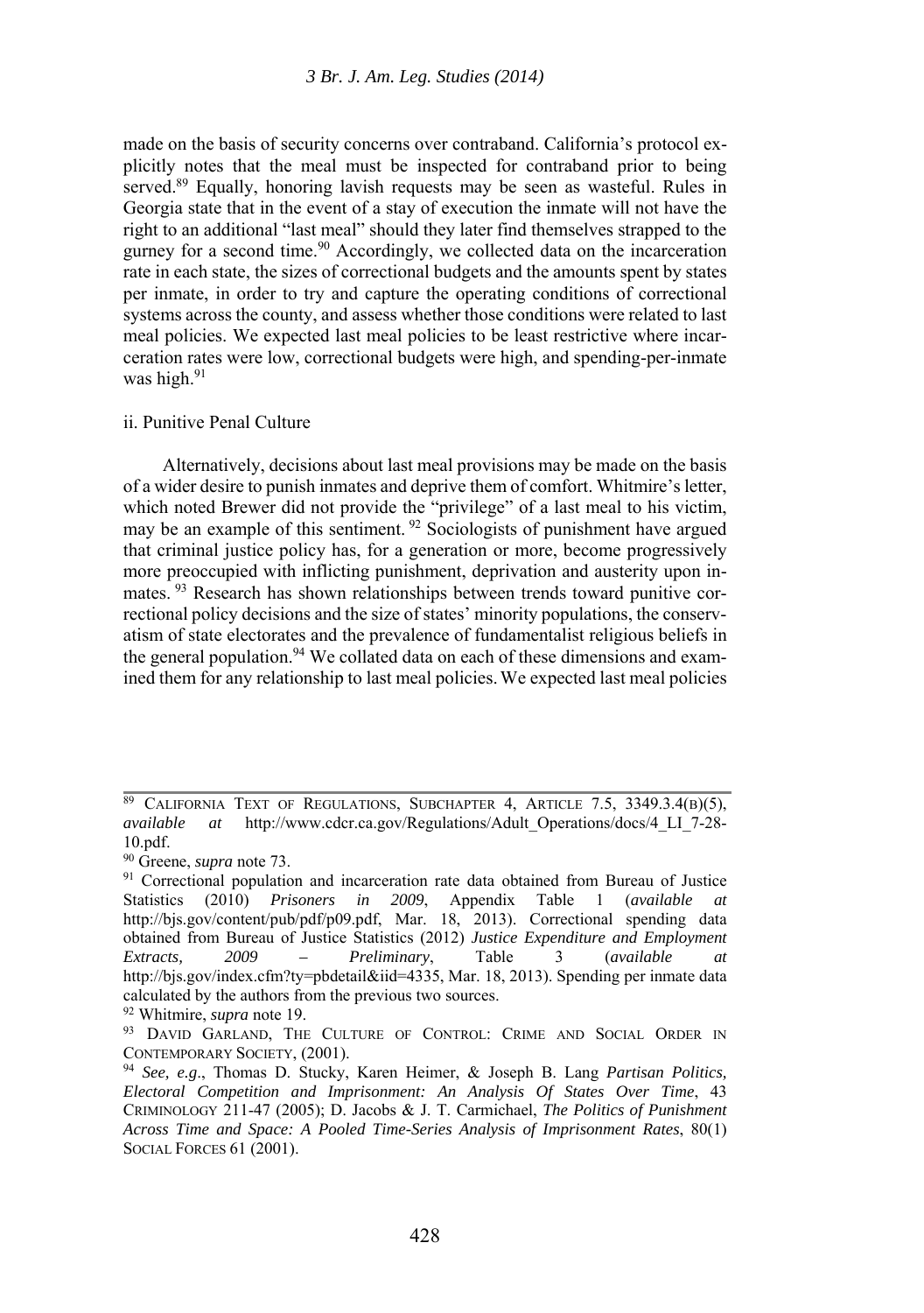to be least restrictive where African-American populations were high, the proportion of Republican voters low, and the prevalence of fundamentalist religious beliefs was low <sup>95</sup>

iii. Retributive Ritualism and the Use of Capital Punishment

Finally, last meal policy decisions may be the result of a distinctive, contrary trend in the area of capital punishment whereby states that execute the most are also those with the most invested in the ritual panoply of executions. Linda Ross Meyer has suggested that regular use of capital punishment is associated with greater commitment to the curious rituals that surround it including last meals and last words, commenting that "Without the symbolic accoutrements of death, execution becomes merely extermination." 96 Noting that Texas is yet the only state that chooses to publish the last words of condemned on its website,  $97$  she writes:

The ultimate justification for the death penalty, retribution, requires that these executions have their ritual element, the uncontrolled possibility for rebellion or pity, in order to have also the possibility of retributive meaning. States that resist the tradition of last words tend to be states with less experience in killing. 98

If Meyer is right and the regular use of capital punishment is also associated with a more full knowledge of and commitment to its ritualistic accoutrements, it is also possible that states which use the penalty the most will also prove the least restrictive in their provision of last meals. 99 Accordingly, we collected data on the number of executions and the population of state death rows to test this hypothesis. Notwithstanding our more general hypothesis about punitivity, therefore, we expected last meal policies to be *least* restrictive where the use of the death penalty was *most* common.100

#### *C. ANALYSIS AND RESULTS*

Because our sample of thirty-three states is relatively small for statistical purposes, we divided them into just two categories: those which restrict the preparation of last meals to prison kitchens, and those which permit the purchasing of meals from outside the prison. To our minds, this is a key distinction that divides states that (literally) 'go the extra mile' to obtain and prepare last meals from those

<sup>&</sup>lt;sup>95</sup> Percent African-American data obtained from the Bureau of the Census, 2010 census (*available at* www.census.gov, Mar. 18, 2013). Percent Republican data is the percent of the popular vote in the 2008 Presidential Election favoring John McCain, obtained from the Federal Election Commission (2009) *Federal Elections 2008* (*available at* http://www.fec.gov/pubrec/fe2008/federalelections2008.pdf, Mar. 18, 2013). Data on percent evangelical obtained from the Pew Forum on Religion and Public Life (2008), *U.S. Religious Landscapes Survey*, Appendix 1, p. 100 (*available at* http://religions.pewforum.org/pdf/report-religious-landscape-study-full.pdf, Mar. 18, 2013).<br><sup>96</sup> Meyer, *supra* note 21.

<sup>97</sup> *See* http://www.tdcj.state.tx.us/death\_row/dr\_executed\_offenders.html.<br><sup>98</sup> *Id.* 99 Daniel LaChance, *Last Words, Last Meals, and Last Stands: Agency and Individuality in*<br>*the Modern Execution Process*, 32 LAW & Soc.

<sup>&</sup>lt;sup>100</sup> Data on death sentences and executions obtained from DEATH PENALTY INFORMATION CENTER, http://deathpenaltyinfo.org/ (last visited Mar. 18, 2013).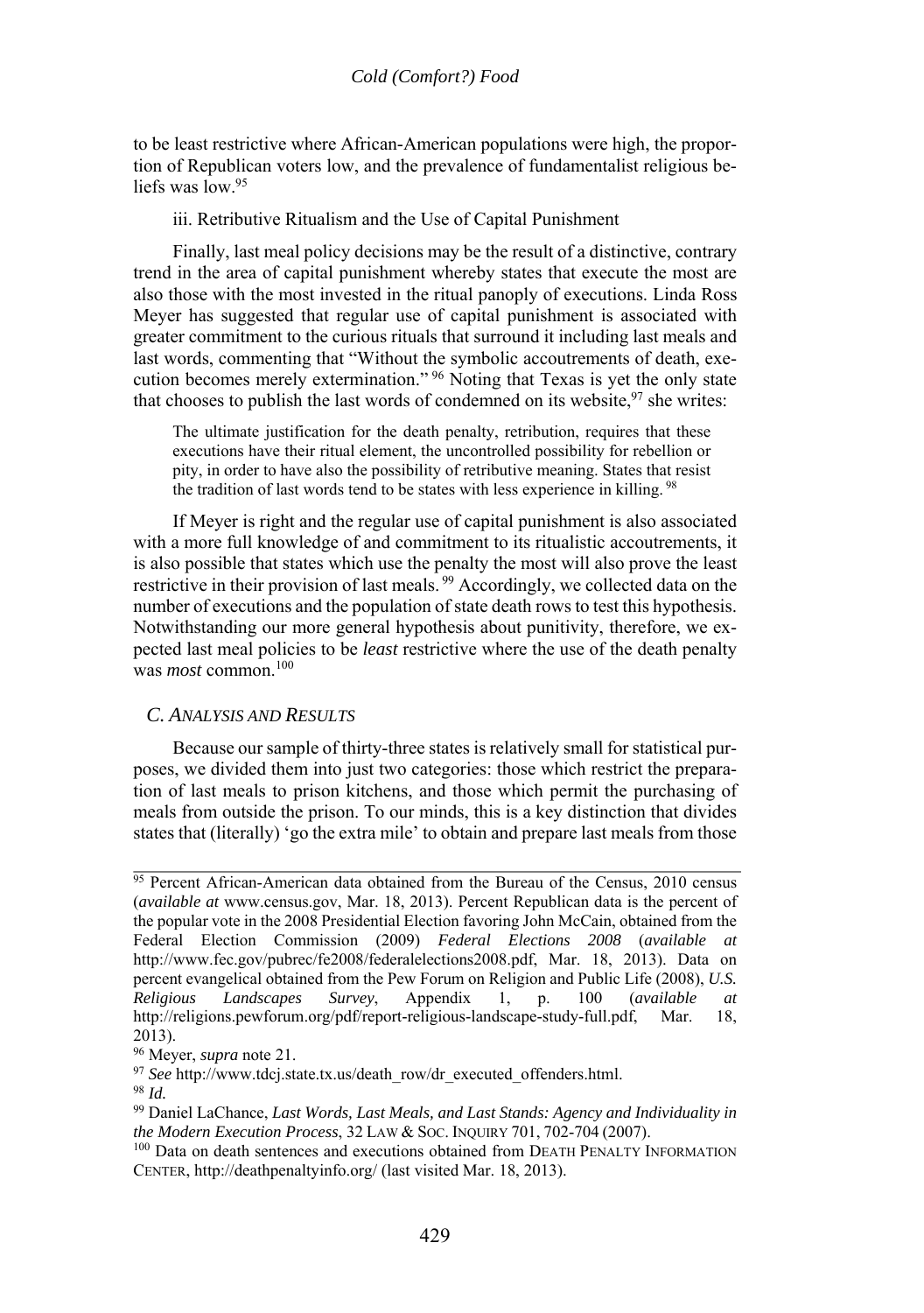that limit themselves to what can be prepared and served internally. Accordingly, the comparisons that follow juxtapose data on correctional operations, punitive penal culture and the use of capital punishment for the thirteen states that restrict meals to in-house preparation ('restrictive' states) and the twenty that allow inmates to order food from other sources ('non-restrictive' states).

| anons ana pannin'e camare. |                              |                                   |                                            |                                       |                                           |  |
|----------------------------|------------------------------|-----------------------------------|--------------------------------------------|---------------------------------------|-------------------------------------------|--|
|                            | Variable                     | Restrictive<br>states<br>$(n=13)$ | Non-re-<br>strictive<br>states<br>$(n=20)$ | Non-re-<br>strictive<br>states<br>are | T-test<br>for dif-<br>ference<br>of means |  |
| Correc-<br>tional          | Incarceration<br>rate        | 411                               | 502                                        | Higher                                | $2.031*$                                  |  |
| operations                 | (per $100,000$ )             |                                   |                                            |                                       |                                           |  |
|                            | Corrections<br>budget (\$bn) | \$1.499                           | \$1.898                                    | Higher                                | 0.431                                     |  |
|                            | Spending per in-<br>mate     | \$64,230                          | \$42,323                                   | Lower                                 | $-3.076$<br>***                           |  |
| Punitive<br>penal          | % African-<br>American       | 9.56%                             | 15.04%                                     | Higher                                | 1.507                                     |  |
| culture                    | % Republican                 | 50.16%                            | 50.60%                                     | Higher                                | 0.139                                     |  |
|                            | % Fundamental-<br>ist        | 23.92%                            | 33.40%                                     | Higher                                | $2.150**$                                 |  |

*Table 1: Comparing restrictive and non-restrictive states on correctional operations and punitive culture.* 

\* p < 0.1, \*\* p < 0.05, \*\*\* p < 0.01; Degrees of freedom = 31.

Table 1 compares restrictive and non-restrictive states on characteristics of their correctional operations and factors associated with punitive penal culture. The column on the right hand side of Table 1 illustrates whether the differences between restrictive and non-restrictive states are large enough to be considered statistically significant – that is, unlikely to be due to simple chance. The findings suggest that among all the differences between the states we observed, certain ones are particularly worthy of attention. Specifically, states with the least restrictive last meal policies have higher incarceration rates, spend less per inmate, and have larger fundamentalist populations.

In short, our results suggest the opposite of what we hypothesized. We expected the states which placed the fewest restrictions on last meal policies would be those which incarcerated the fewest and spent the most on housing their inmates. Instead, we found they tended to have higher incarceration rates and to spend less on each inmate. Equally, we expected last meal policies to be least restrictive where state populations were the least fundamentalist. Instead, we found that states with the least restrictive policies tended to have higher number of fundamentalist Christians. That states with the largest prison populations, the least spending per inmate, and the most fundamentalist populations should also be those that are the most 'generous' to those they condemn to die is at odds with our expectations of the influence that correctional operations and punitive penal cultures have. Clearly, if last meal policies are a product of correctional operations or punitive penal cultures, then the relationship is more complicated than we had expected.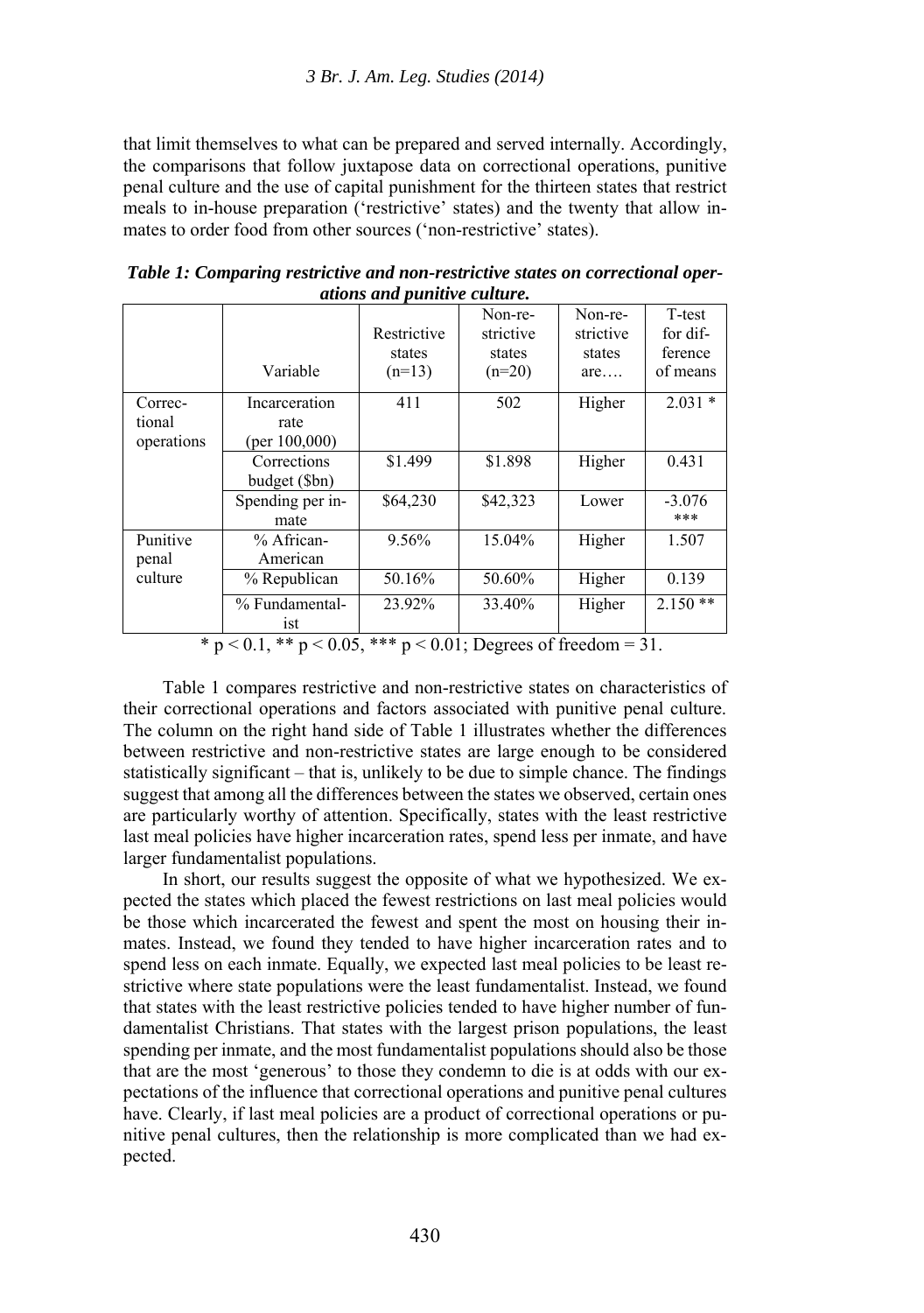| Table 2a: Number of execu-<br>tions | Restrictive<br>states | Non-restric-<br>tive states |    |                              |
|-------------------------------------|-----------------------|-----------------------------|----|------------------------------|
| Under 12 executions                 | 4                     |                             | 20 |                              |
| Over 13 executions                  |                       | 10                          | 13 |                              |
|                                     | 17                    | 16                          | 33 | $X^2$ = 6.9453 ***<br>1 d.f. |

*Tables 2a & b: Comparing restrictive and non-restrictive states on their capital punishment records.* 

| Table 2b: Death row popula-<br>tion | Restrictive<br>states | Non-re-<br>strictive<br>states |    |                                |
|-------------------------------------|-----------------------|--------------------------------|----|--------------------------------|
| Death row population 34<br>or under | 14                    | O                              | 20 |                                |
| Death row population<br>over 35     |                       | 10                             | 13 |                                |
|                                     |                       | 16                             | 33 | $X^2$ = 6.9453 ***<br>(1 d.f.) |

Next, restrictive and non-restrictive states were compared on their capital punishment records. Because state execution records vary so dramatically, with some states carrying out many more executions and housing much larger death rows than others, the states in the sample were divided into categories based on whether they had carried out more than 12 executions since 1976 and whether they had a death row population of over 34 individuals. These were the median values among states in 2010, and by dividing states up in this way it was possible to eliminate the disproportionate influence that states such as Texas and California have on statistical analyses by virtue of their massive capital punishment operations.

The results of the analysis show that states with non-restrictive last meal policies do indeed conduct more executions and have larger death rows than those with restrictive policies. This may seem surprising, since it contradicts the general assumption that penal culture will be more 'punitive' where executions are more common. This apparent 'generosity' in the form of relatively unrestrictive last meal rights in states which also kill the most inmates is in keeping with Meyer's 'retributive ritualism' hypothesis, however, which implies states which execute the most will also be the most invested in execution rituals such as the provision of last meals. This strong, statistically significant relationship supports Meyer's contention that states that make the greatest use of capital punishment are also the most likely to institutionalize ritualistic aspects of executions.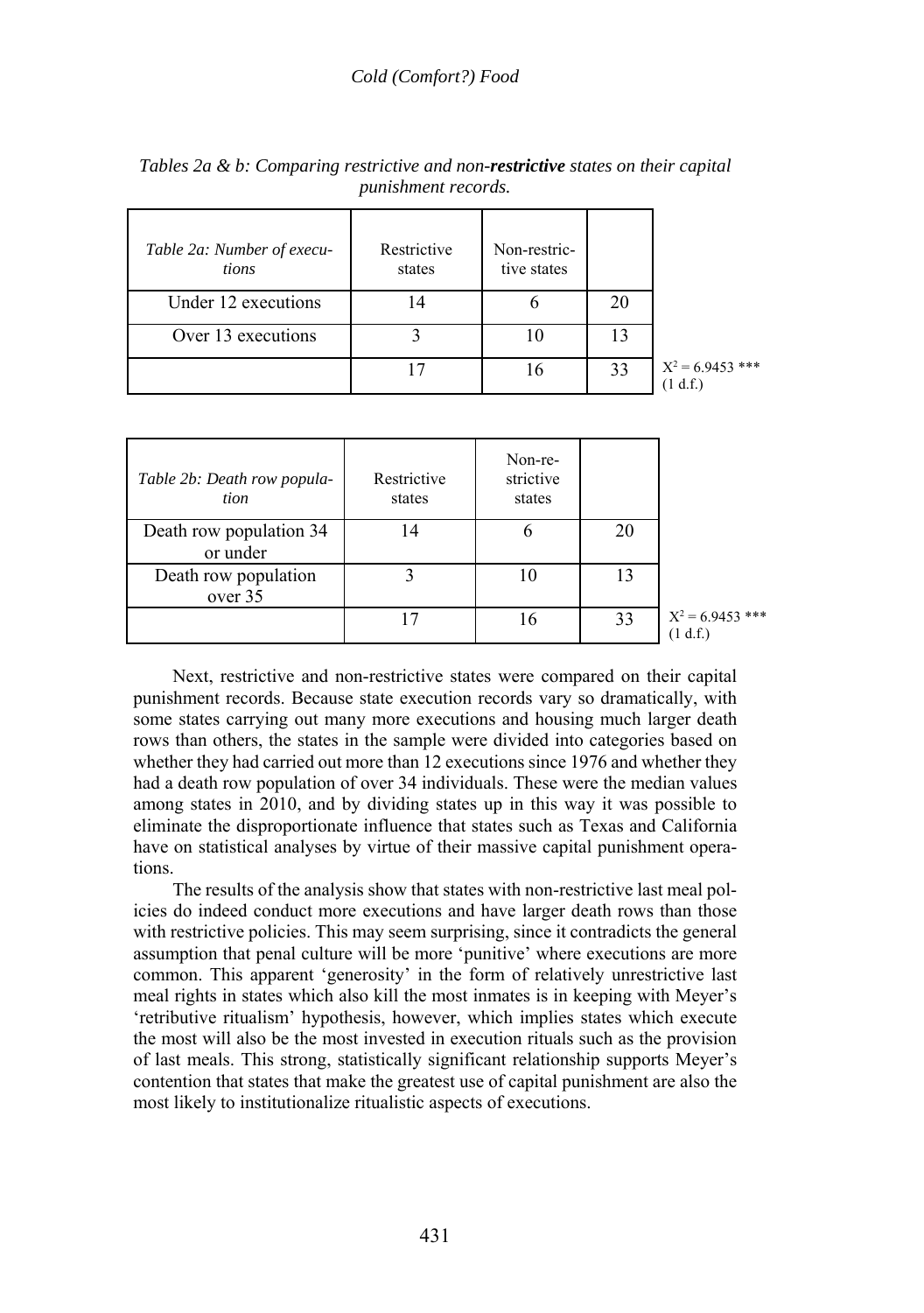#### *D. DEATH REALLY IS DIFFERENT*

The results of the foregoing analysis are fascinating for sociologists because they represent an exception of sorts to the power of punitive penal culture in states. States that execute the most also imprison the most, inflict the longest sentences, and maintain correctional systems designed to inflict austerity. And yet our analysis shows that those states which execute the most are also the most likely to provide an expansive entitlement to a last meal at the moment of a condemned inmate's death, allowing them the greatest freedom in what they choose to eat. Even in systems which house many more people and spend almost a third less on housing each inmate, condemned men and women are extended the broadest choices of foods at the times of their deaths.

Meyer's general argument that attachment to last meals reflects the latent importance of rituals to accomplishing the retributive meaning of capital punishment is compelling, but our results also point to a more explicitly spiritual reason behind these more expansive entitlements in certain states. Large populations of fundamentalist Protestants are present not only in the Southern states but also as far west as Arkansas and Oklahoma (both 53%) and as far north as Indiana (34%).101 Moreover, recent research into fundamentalist Protestant opinions on the death penalty has shown a complex relationship whereby fundamentalists tend to support capital punishment generally, but are also more likely to be compassionate to sinners and to believe in the possibility of forgiveness.<sup>102</sup> Little wonder, perhaps, that states with the largest fundamentalist populations are also those that are least likely to place constraints on the last meal ritual, given its longstanding role as an occasion of reconciliation and peacemaking.

 Of course, this 'snapshot' of state policies in 2010 renders us unable to examine the evolution of such policies over time or to speculate very deeply about what 'latent' trends the patterns we observe reveal. The development and institutionalization of capital punishment 'rituals' may well be an historical process borne out of tradition and custom. As such, rituals such as last meals may have evolved in ways that visibly confirm, or add nuance to, Meyer's argument that a kind of latent retributive ritualism is at work. More work of an historical nature would undoubtedly elaborate on her insights. Nevertheless, the tokenistic acknowledgment of the need for last meals in states that rarely resort to execution may indeed be symptomatic of an approach which relegates execution rituals, like executions themselves, into a position of 'de facto abolition.'

<sup>&</sup>lt;sup>101</sup> Fundamentalist Protestantism has a variety of definitions. In our data, gathered by the Pew Forum on Religion and Public Life, fundamentalists are described as a religious tradition composed of denominations which "share certain religious beliefs (such as the conviction that personal acceptance of Jesus Christ is the only way to salvation), practices (such as an emphasis on bringing other people to the faith) and origins (including separatist movements against established religious institutions)." Other related terms include 'bornagain' or 'evangelical' Christians. Pew Forum on Religion and Public Life *U.S. Religious Landscapes Survey* 13 (2008), *available at* http://religions.pewforum.org/pdf/reportreligious-landscape-study-full.pdf (last visited Aug. 6 2014).<br><sup>102</sup> J.D. Unnever & F.T. Cullen, *Christian Fundamentalism and Support for Capital* 

*Punishment*, 43 J. RESEARCH IN CRIME & DELINQUENCY 169-97 (2006).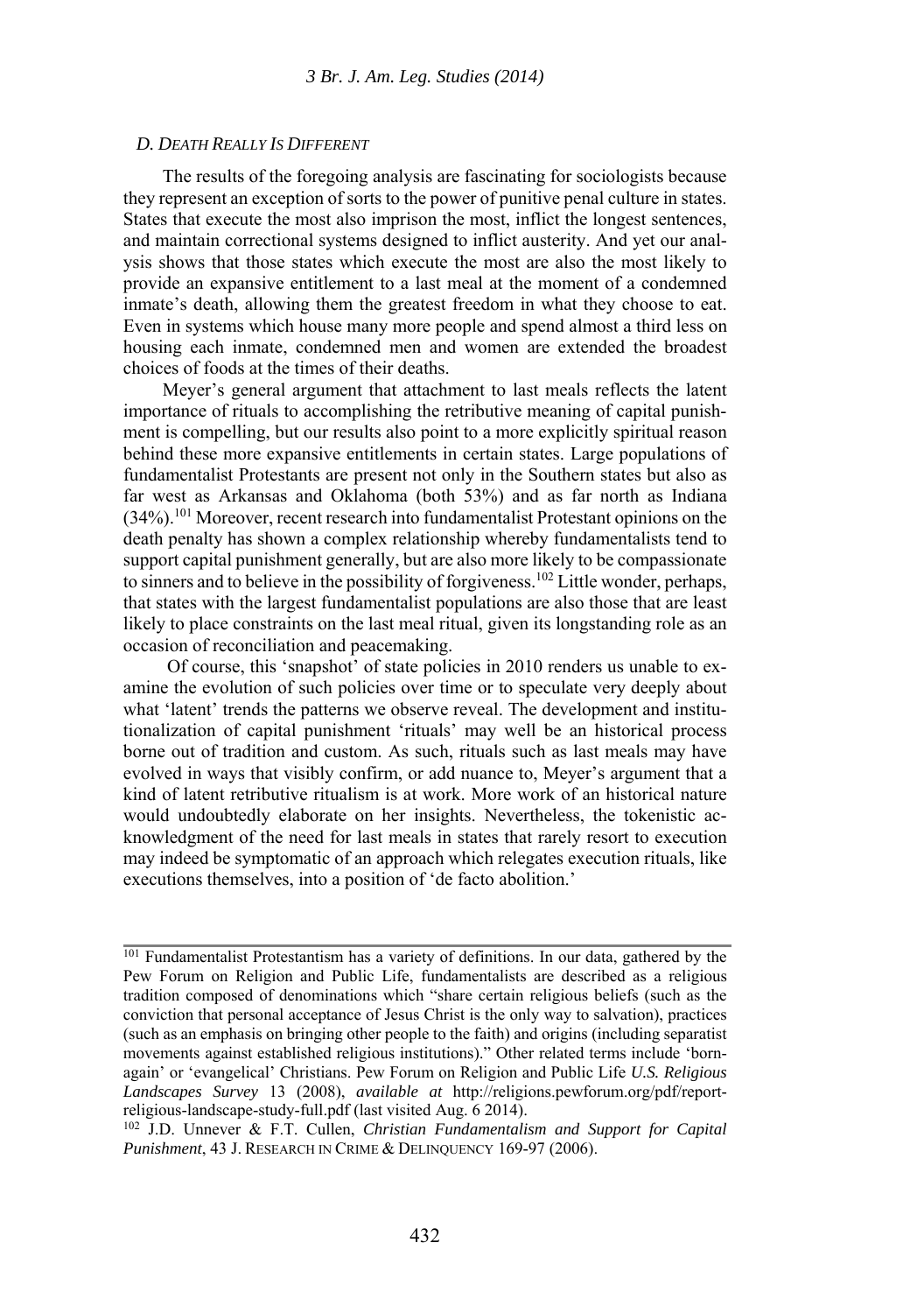#### IV: ANALYSIS AND CONCLUSION

#### *A.DO MERCY AND CRUELTY SHARE THE SAME DINNER TABLE OR IS BLIND TRADITION THE MAIN COURSE?*

The circumstance of a last meal, then, begs Hamlet's old question of whether we must be "cruel only to be kind."103 Is the last meal part of a tough love approach to the procedures surrounding the modern day death penalty? Is it cruelty disguised as a gift? Maybe it's just a last sentiment of kindness from the State, the guards, and the wardens, or perhaps no one really knows and it is merely continued as blind tradition sustained not by thoughtful understanding, but only by a vestigial sense of obligation. Regardless of whether this ritual is considered as a form of cruelty, of mercy, or as a relic, it is only by seeking an answer to the question of why we continue to provide last meals that we can understand what exactly the state of Texas has abolished; why the last meal is important; and where it came from to begin with.

#### i. Cruelty

Is the last meal purely a tool wielded by the State for knowledge, voyeuristic pleasure, or perhaps communal punishment? Once an individual is ensnared in the penitentiary system, it has been argued; they become models for the internalization of the law, individuals of constant scrutiny, and are subjected to never ending surveillance.104 Is the last meal, this so-called last opportunity for a prisoner to control his or her own human behavior, really just one last chance for the State and the public at large to scrutinize them, judge them, or probe them?

Gordon compares the last meal to Shylock's treatment in Shakespeare's *Merchant of Venice*, explaining that "the last meal comes at great cost. The price of the last supper for the prisoner is a radical loss of personhood and privacy, a weird reduction of the individual for posterity to his/her last meal."105 Many last meals requested by the condemned are composed of foods that recall an inmate's preprison life—a childhood favorite or their mother's home cooking—and from this, an intimate detail about him or her is revealed, subsequently broadcasted to the public without regard to his or her privacy or human dignity.106

The allegation that last meals are 'cruel' speaks to larger issues regarding the perversity of affording the condemned inmate any kindness whatsoever. The question is really whether an act of any sustaining kindness can have any meaning or reality in the context of a system where every component continually turns toward the moment of the recipient's death. Of course, those who reside on death row may be sustained by such kindnesses, so in human terms an interpretation of the last meal as inherently 'cruel' may be questionable: the simple spectacle of states with high execution rates which afford the greatest liberty in this last rite is perhaps instructive as to the very great importance of such acts in the final moments of an inmate's life. Nevertheless, the question of cruelty may arise again in the context

<sup>103</sup> WILLIAM SHAKESPEARE, HAMLET, Act 3, Scene 4, Page 8. 104 Gordon, *supra* note 26, at 9. 105 *Id*. at 10. 106 *See e.g.,* Stein, *supra* note 24.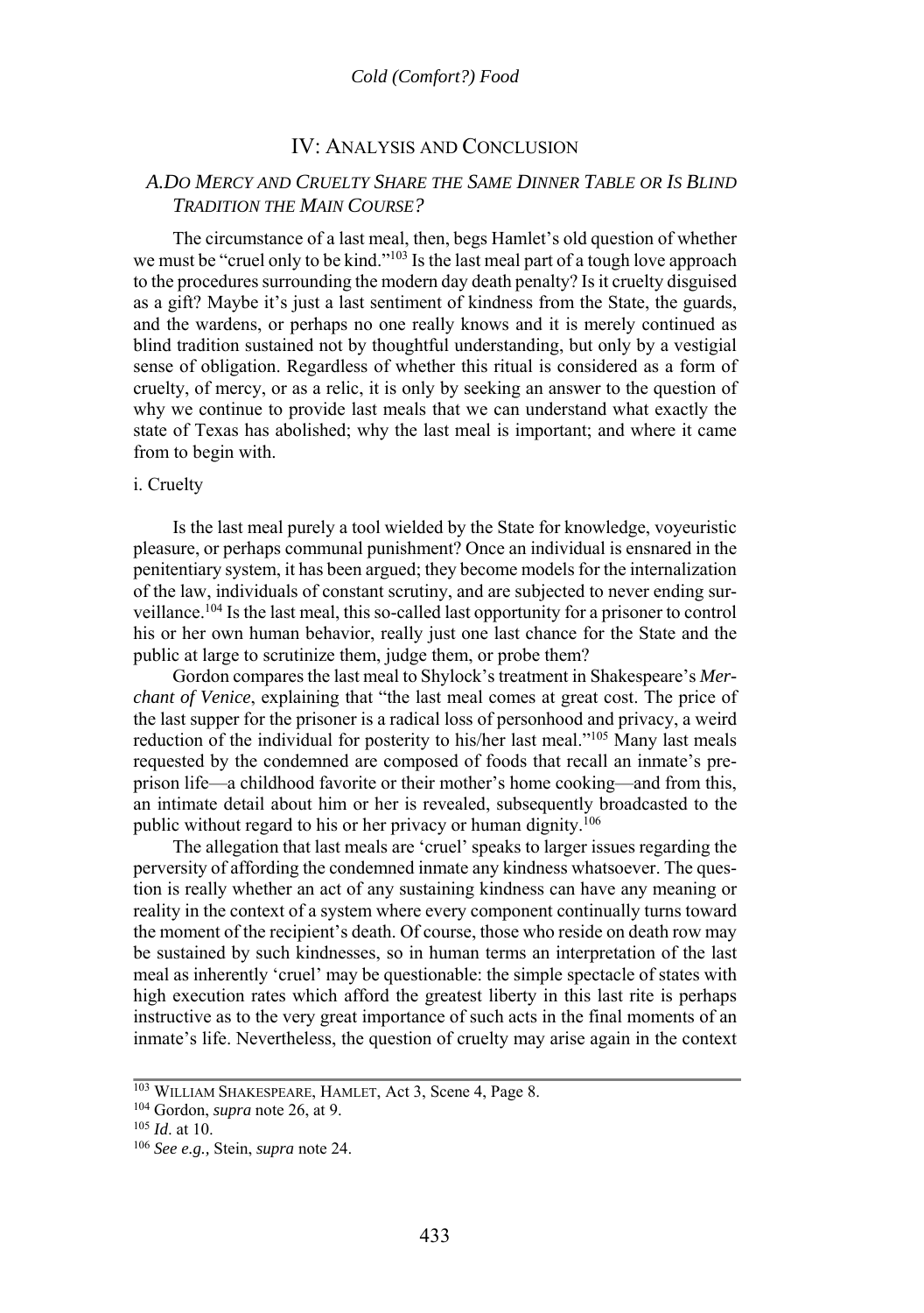of actions taken to remove the entitlement to a special meal during an inmate's final hours. May a state, having elected to kill a man, reduce that act into a simple performance of euthanasia, devoid of all emotion or humanity?<sup>107</sup> Whether as a structured act of degradation or a withdrawal of a treasured privilege, there is plenty of evidence to suggest last meals are acts of implicit cruelty.

In light of this continuing debate over this ritual's cruelty, or kindness, the history behind the last meal shows evidence of an extremely grim past. One of the most disturbing examples emanates from the witch trials that swept across the county and the world in the nineteenth century. Once a woman was convicted of practicing witchcraft she was normally sentenced to burn at the stake. However, before her execution, she would be served a considerable amount of alcohol. Unfortunately, this drink was not to calm the condemned woman's nerves, but rather, it was generally thought that the alcohol would make her burn more rapidly.<sup>108</sup>

While the example above is almost a blatant cruelty, is the last meal just a mechanism or an attempt to make the execution of a human seem gentler? It has been argued that the last meal merely emphasizes the 'softer side' of society— "just before they break your neck."<sup>109</sup>

ii. Guilt

Perhaps, as suggested by one analyst, we feed the condemned not because of their own wrongs but rather because we ourselves are guilty as well.<sup>110</sup> We use the last meal not as a gift, therefore, but rather as a tool to repress our own guilt spurred from participating in a state sanctioned killing.<sup>111</sup> Conversely, to suppress or cast doubt on our own guilt, we provide these last meals to the condemned in order to move the spotlight from ourselves and onto someone else who we've deemed more deserving of it. Additionally, it's quite possible that the wardens and death row personnel use the last meal to help them cope with and overcome their reluctance to kill or the potential guilt which might stem from that killing – for being a part of an execution team is, psychologically, a difficult task.112 As the findings in Section Three show, the Southern States of the United States seem to have more generous protocols concerning the last meal, but should we take the notion of 'generosity' at face value? While the size of the meals provided to prisoners and the variety of food allowed might seem large, is it all just for the prisoners; or rather, as previously mentioned, is it to help with the coping of prison officials? If so, should we really consider the meal as a 'kind' gesture when the desired consequence is not to calm the nerves of the condemned but rather the nerves of the living?

<sup>107</sup> For the euthanasia analogy, see Meyer, *supra* note 21.<br>
<sup>108</sup> Bigert & Bergström, *supra* note 10.<br>
<sup>109</sup> *Id.*<br>
<sup>110</sup> See Stein, *supra* note 24.

<sup>111</sup> *Id.* 111 *Id.* 111 See Stein, suppract 24. 111 *Id.* 112 Cynthia F. Adcock, *The Collateral Anti-Therapeutic Effects of the Death Penalty*, 11 FLA. COASTAL L. REV. 294, 314 (2009) (quoting Robert Jay Lifton, co-author of ROBERT JAY LIFTON & GREG MITCHELL, WHO OWNS DEATH? CAPITAL PUNISHMENT, THE AMERICAN CONSCIENCE, AND THE END OF EXECUTIONS (2002)).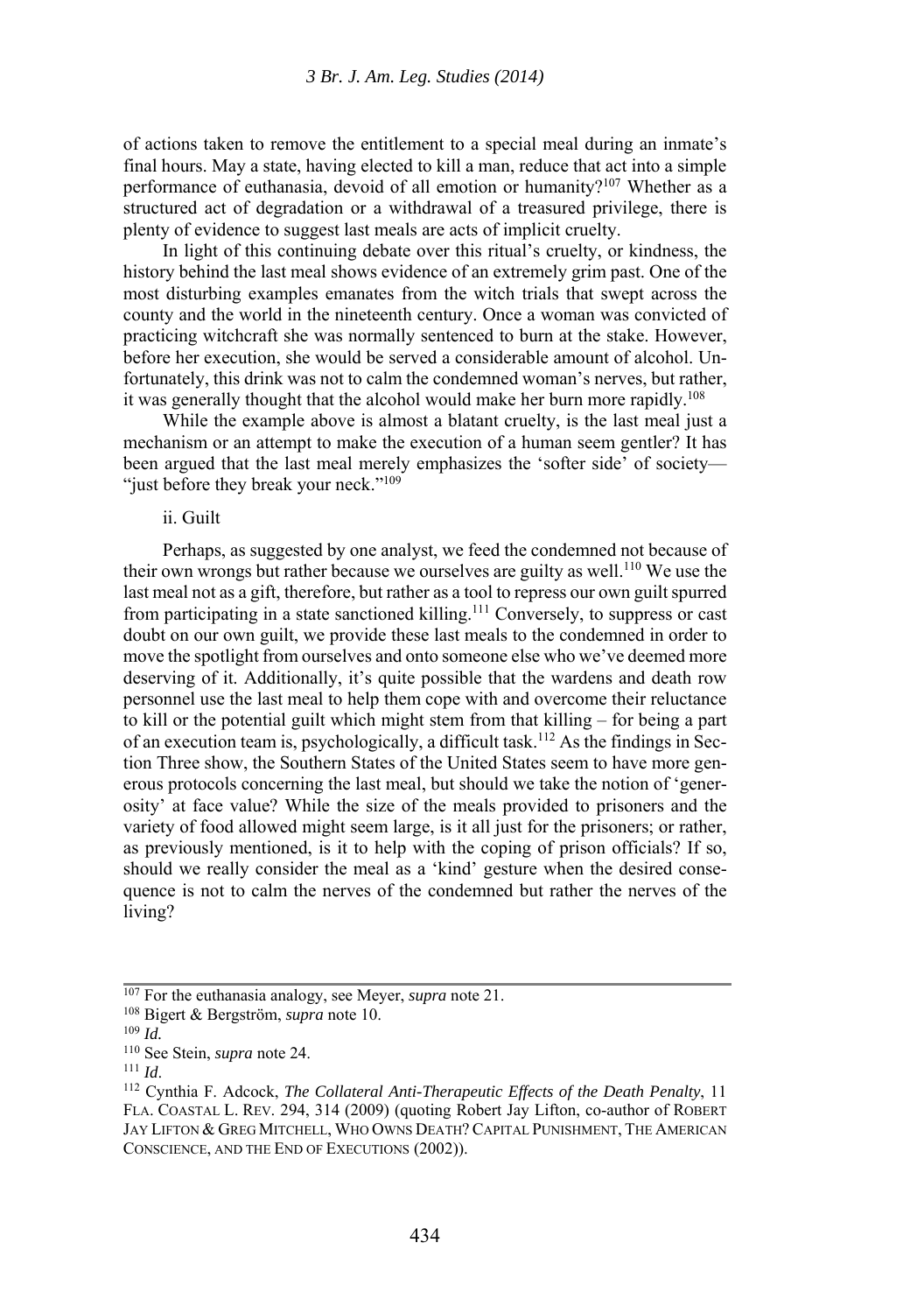At least in America, there has been a progression towards a dehumanized capital punishment; we've attempted to make this system painless, those who work for it passive, and the inmate pacified.<sup>113</sup> Is the last meal just another attempt to make the process easier? Lawrence Hayes, a former death row inmate, spoke about the last meal in a recent interview and stated (concerning a modern and historical analysis of the ritual)

Last meals are a gimmick to make people feel better about execution….When I first thought about the issue, I thought, 'Ok, this is an act of humanity, of benevolence.' But when I started studying it, I realized it was created to ease the conscience of the executioner.<sup>114</sup>

Hayes, when asked if he would have accepted a last meal if still on death row, simply replied "no." To him, it was a contradictory and ambivalent gesture – using a meaningful and good thing, like the comfort of food and family, to make a bad thing, like execution, "not so bad."115 So arguably correctional officials, society, and its executioners use the last meal to force the condemned to accept their fate. By partaking in this ritual, the prisoner, by eating or being forced to order the meal, accepts the execution that they surely know awaits them.116 In fact, many of the convicted, whose guilt was called into question after their execution, chose not to eat the meal served to them.<sup>117</sup> These perspectives, while sometimes seen as centered on forgiveness, mercy, or kindness, are not to help the condemned but rather, are based on the need or fascination of someone else – namely the personnel in charge, the Sate, or the public.

#### iii. Mercy

Last, perhaps the meal is offered out of kindness, generosity, and mercy. While the State considers these offenders to be morally irrelevant, unpredictable and incapable of any sort of change, it still offers this gesture in the offender's last moments of life.<sup>118</sup> In keeping in line with Meyer's notion of 'retributive ritualism,' the states with large execution rates just might be those that are the most invested in the last meal ritual and the meanings behind it.119 From our statistical findings, it can be inferred that states with the greatest experience in executions may have developed a more profound appreciation for the difference between executions and exterminations.

While in prison, an individual loses all forms of control. Prisoners must adapt to prison food, meal times, wake up times, bed times, where they can go, who they

<sup>113</sup> Meyer, *supra* note 21. 114 Interview with THE HUFFINGTON POST on Aug., 8, 2012, *available at* http://www.huffingtonpost.com/2012/08/21/last-meals-on-death-row\_n\_1814369.html (last visited Aug. 6 2014).<br> $^{115}$  *Id.* 

<sup>115</sup> *Id.* 116 Bigert & Bergström, *supra* note 10. 117 *Id.* 118 LaChance, *supra* note 34, at 702-03, 711. 119 Meyer, *supra* note 21.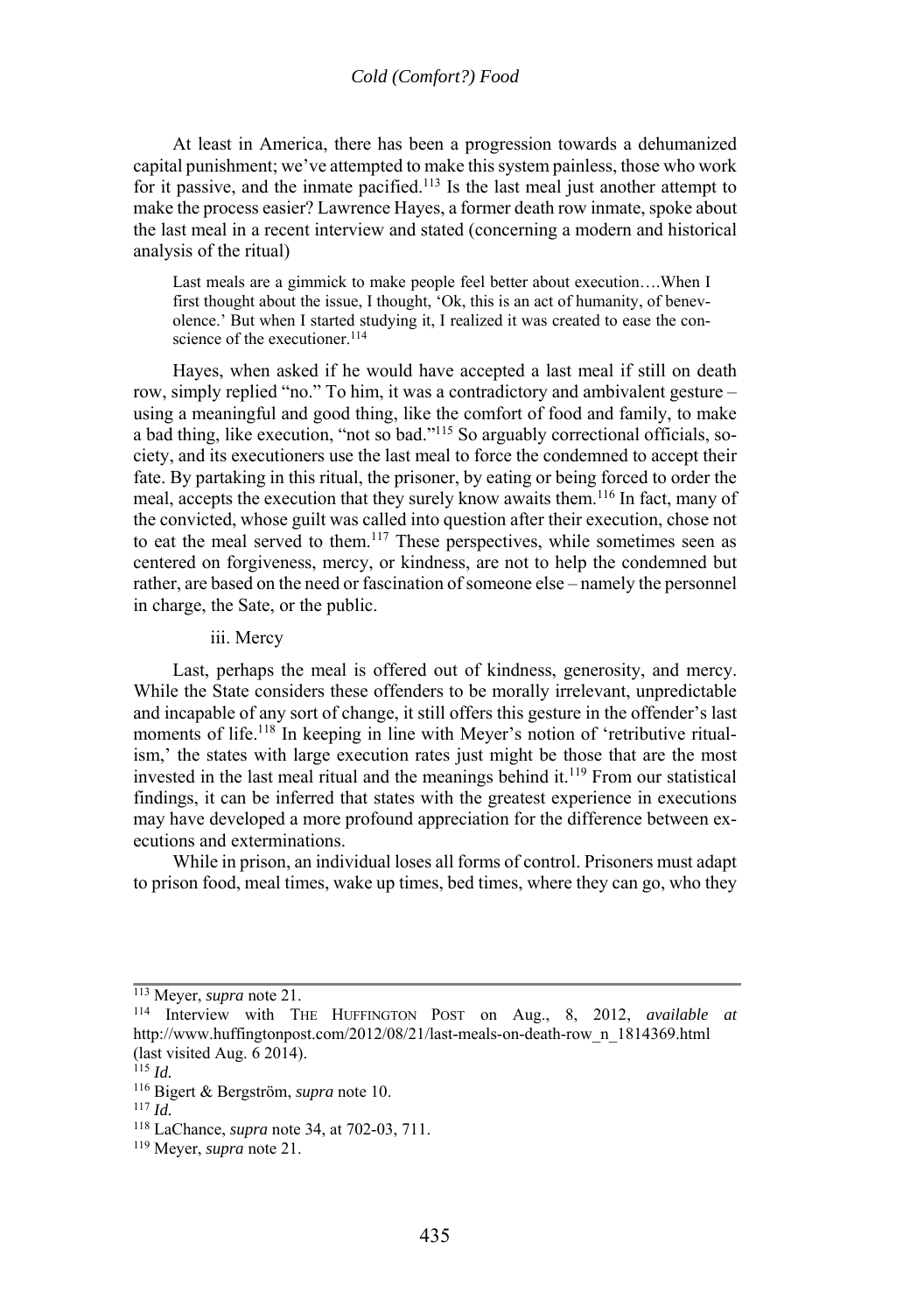can talk to, and anything in between.<sup>120</sup> The lives of an American inmate are controlled by every second – these men and women are powerless in almost every regard to how they live their lives.121 To most Americans or individuals worldwide, food is central to religious beliefs, political power, economic security, and the like; once it's drastically minimized or controlled, a person's core beliefs can emphasize the powerlessness experienced while in prison.<sup>122</sup> There is a unique loss of control over one's body, privacy, dietary habits, and autonomy and the last meal serves to return that one last choice, one last ounce of power, back to the prisoner.123 This last choice might be the only thing left for a prisoner, "[j]ustice may not always be served because the innocent can be proved guilty and the guilty can be proved innocent. Choosing the last meal is a significant ritual because the accuracy and validity of this choice is the only answer one can ultimately accept."<sup>124</sup> So, while for many death row inmates it might be hard to accept the hand of cards they've been dealt, one thing that is acceptable is the final choice they were able to make for themselves. For it is inevitable that everyone will experience death, and food can bring calmness to the experience for all involved.

The last meal, while it can give a calming effect to an individual can also be a way for prisoners to assert one final time their political and religious beliefs – one final way for them to express, without a correctional system limitation, how they feel.125 Perhaps it is this unawareness of what lies beyond death that attracts the voyeuristic fascination with the last meal and sparks the imagination and intrigue of popular culture.

#### iv. Blind Tradition

#### *a. Historical Significance*

Death, its finality, and our mortality terrify yet intrigue us. Because of this intrigue, this morbid fascination with after-life, we have, over time, created rituals and traditions concerning the dead and the condemned. In particular, last suppers have been in existence not only since our generation and the ones before, but more notably since the time of Jesus Christ and before. It has even been said that "the tradition of the last supper is traced to the belief in the eternal human soul, a soul that will be able to continue life in one way or another after the body is being dispersed." For even the people of the pre-Christian eras had rituals concerning the last meals of inmates or prisoners. Not only does the Christ's last supper resemble the tradition which we hold true to today but the Ancient Greeks also participated in similar offerings.126 One would feed a last meal to prisoners so that they could pass over the River Styx into the Underworld—for if not fed, the executed might return to the living as a hungry ghost.<sup>127</sup>

<sup>120</sup> Rachel Marie-Cane Williams, *Entering the Circle: The Praxis of Arts in Corrections*, 31 J. ARTS MGMT. L. & Soc' Y 293, 299 (2002).<br>
<sup>121</sup> *See* Brisman, *supra* note 51.<br>
<sup>122</sup> *Id.* at 51.<br>
<sup>122</sup> *Id.* at 50-51.<br>
<sup>123</sup> *Id.* at 50-51.<br>
<sup>124</sup> LAST MEALS PROJECT, *available at* www.lastmealsproject.com/pages.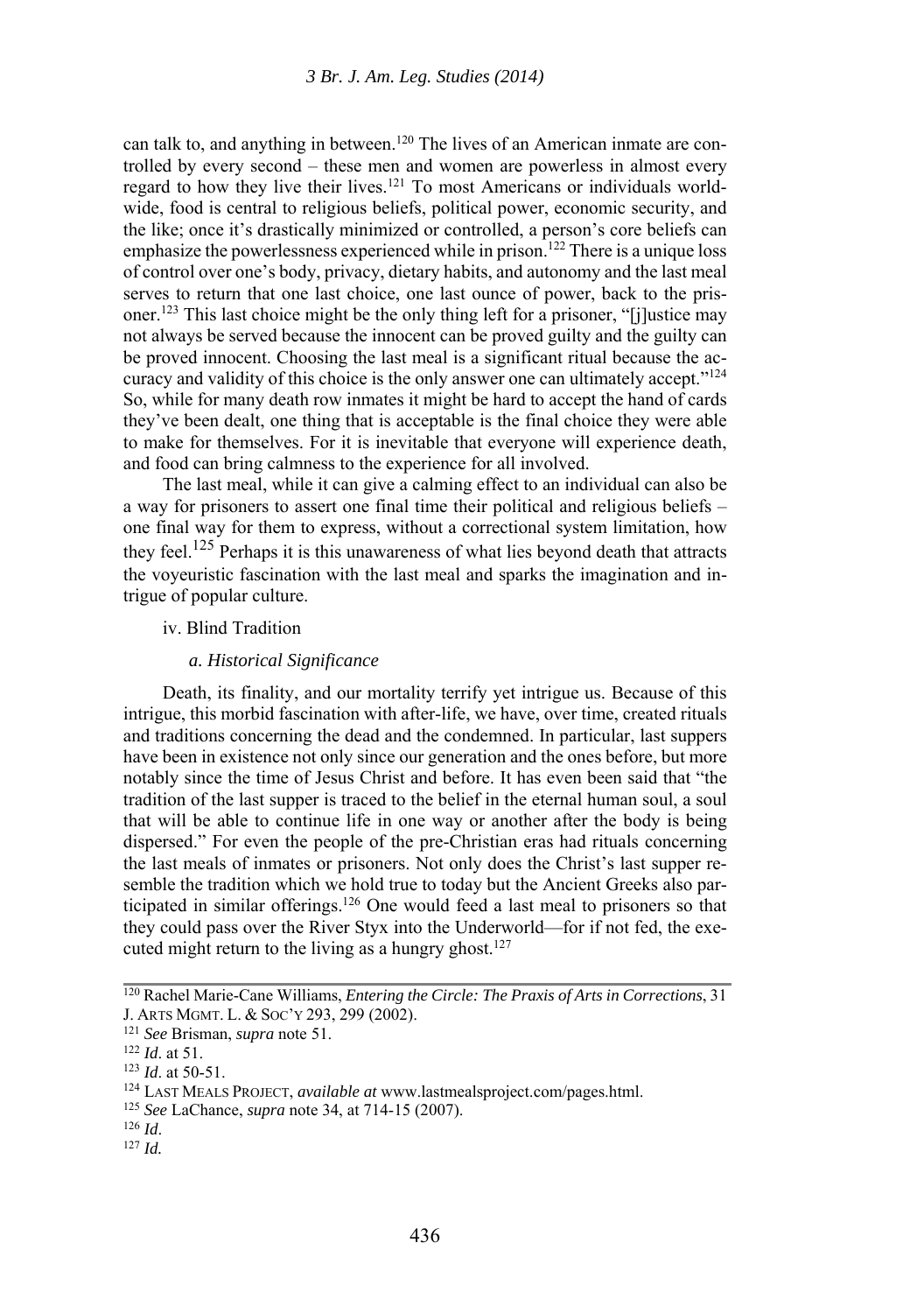As such, therefore, the last meal is a rite that locates present-day executions in a vast arc linking not only acts of criminal punishment but also noble acts of selfless sacrifice, defeat in battle, and even suicide. The conundrum occurs when one realizes that after decades of being treated mercilessly, a prisoner is given one last small concession: a last meal. In other words, why would (before this recent Lawrence Brewer debacle) a Governor like Rick Perry, who brags about being the governor with the most executions in modern times (275 as of April 27, 2014), show any sign of mercy towards the very end of a cruel process?<sup>128</sup> Do we even know why we still give this seemingly sacred rite? Even if one could make the argument that these men and women do not *deserve* a last meal – a last choice – they've nevertheless grown to expect it. It's a tradition that almost everyone has heard of, a ritual of cultural significance allowing popular culture to express its imagination. However, by a State revoking it, the Correctional system has successfully constrained and curtailed this once religious, cultural, and historical ritual into nothingness.

#### *b. Texas*

What was it about Lawrence Brewer's last meal request that sparked this exaggerated, swift, and destructive decision? Was it the fact that he ordered enough food to feed all of death row or rather, once served, he didn't eat a bite of it? While it is unclear as to whether Mr. Brewer was given his exact request (it seems unlikely given the frequency with which the prison kitchen in Texas is known to alter requests based on what is available)<sup>129</sup>; it is a factual surety that once served, Mr. Brewer refused the feast altogether. Of the 35 of the states which executed prisoners in 2010 just two northeastern states (Connecticut and Maryland) provided no special last meal. By joining this category, Texas is now a stark deviation to the findings provided in Section Three – namely that deep-south states are more generous in providing last meals to prisoners.

Perhaps the oddity is that most states prescribe last meal protocols via their respective Department of Corrections or through the Warden, however, in Texas, the extinction of the last meal came not from DOC or a Warden but rather from an elected legislator. A legislator isn't politically invisible to the public as a commission or correction staff is; could it be that when politically accountable individuals partake in decisions concerning death row inmates the findings might very well be drastically different? Should this be a topic that legislators and governors consider, and if it is, would our findings look different?

Regardless of Texas' reasoning behind disallowing a last meal to current death row inmates, Mr. Brewer's request and actions, and the consequences resulting from it, will surely affect future prisoners. There are many prisoners, unlike Lawrence Brewer, who upon their final hours of life, kept their requests simple, selfless, or as close to non-existent as one can get. Inmates have been reported to

<sup>128</sup> *Rick Perry on Death Penalty and 'Ultimate Justice' in Texas: 'I've Never Struggled With That*,*'* HUFFINGTON POST ONLINE, http://www.huffingtonpost.com/2011/09/07/rickperry-death-penalty-gop-debate\_n\_953214.html (last visited Aug. 6 2014). 129 Price, *supra* note 12.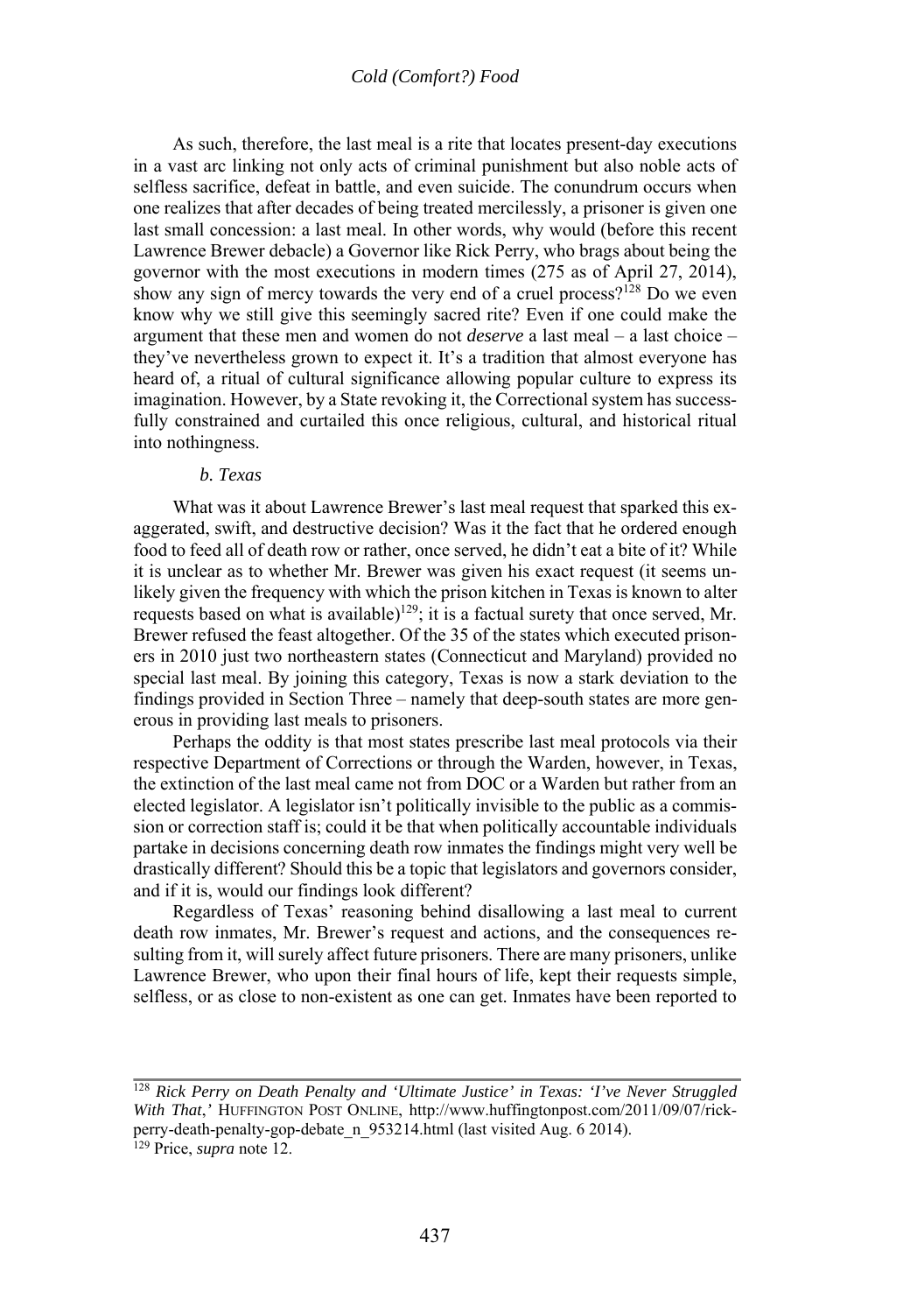merely order a cup of coffee,<sup>130</sup> a bag of jolly ranchers,<sup>131</sup> oatmeal and milk,<sup>132</sup> fresh squeezed orange juice, $133$  or just justice, equality, and world peace.<sup>134</sup>

#### *B. IF THE PHILOSOPHY IS KINDNESS, THE KEY IS CODIFICATION*

If the philosophy that we are holding true to is kindness, or even some sort of blind tradition, then it seems logical to suggest that there should be some standard that we hold this tradition to. Currently, there is neither a recognized Constitutional right to a last meal, nor is there a nationally uniform administrative policy. While the standard, and the procedures that accompany the last meal range greatly from state to state, they are nonetheless important not only to the condemned but also to the wardens, families, religious advisors, and prison personnel involved in the executions..

To place this long marveled tradition on sturdy legs, it is the recommendation of these authors that states codify the right to a last meal. The scenario that took place in Texas is the perfect example to show just how easy it is to ban a practice that is not codified. Had Texas created a statute which gave prisoners a last meal, the entire legislature would have had to vote to remove it – not just one senator who became angry after receiving news of Lawrence Brewer's behavior.

Obviously, another best case scenario would be for the United States to proclaim that the last meal is a constitutional right – disallowing states like Texas to ban it altogether. Although even with this scenario, the standards and contours of that right would still be largely in the hands of the States.

However, considering the other side of this codification coin, would involving the legislatures of the states do more harm than good? As we have seen in Texas, once the politically involved become an integral part of the decision making process concerning the last meal, the protocols or lack thereof could change drastically with little or no oversight.

There are others, though, who believe the last meal has been imbued with more meaning than is appropriate.<sup>135</sup> Why bicker about SpaghettiOs or pecan pie when life is at stake? In the shadow of an execution, does this tradition actually matter? We acknowledge the truth of greater needs amidst the machinery of death,

<sup>&</sup>lt;sup>130</sup> 9 LAST MEALS PROJECT, www.lastmealsproject.com. This was the last meal request of Aileen Carol Wuornos. She was executed in the State of Florida at 9:47 A.M. on October 9, 2002.

<sup>&</sup>lt;sup>131</sup> *Id.* at 10. An assorted bag of Jolly Ranchers was the last request of Gerald Lee Mitchell who was executed on October 22, 2001 by the State of Texas.

<sup>132</sup> *Id*. at 3. Stanley "Tookie" Williams requested just oatmeal and a cup of milk before being executed on December 13, 2005 in California.

<sup>&</sup>lt;sup>133</sup> *Id.* at 6. Nothing extravagant was requested by John R. Thompson when he asked for a cup of fresh squeezed orange juice on July 8, 1987 when he was executed by the State of Texas.

<sup>&</sup>lt;sup>134</sup> *Id.* at 13. The most unselfish of all requests (which now cannot be made under the last meal rite) was by Odell Barnes Jr. who requested, simply and selflessly, "justice, equality, world peace." He was executed on March 1, 2000 by the State of Texas.<br><sup>135</sup> "If the last meal process has been abused, then maybe it warrants changing, but there are

a lot more serious abuses that have gone on in terms of lack of due process in Texas. Inmates would much prefer a last lawyer to a last meal." Richard Dieter, DPIC (www.dpic.org); *see also* Fernandez, *supra* note 4, at A17.